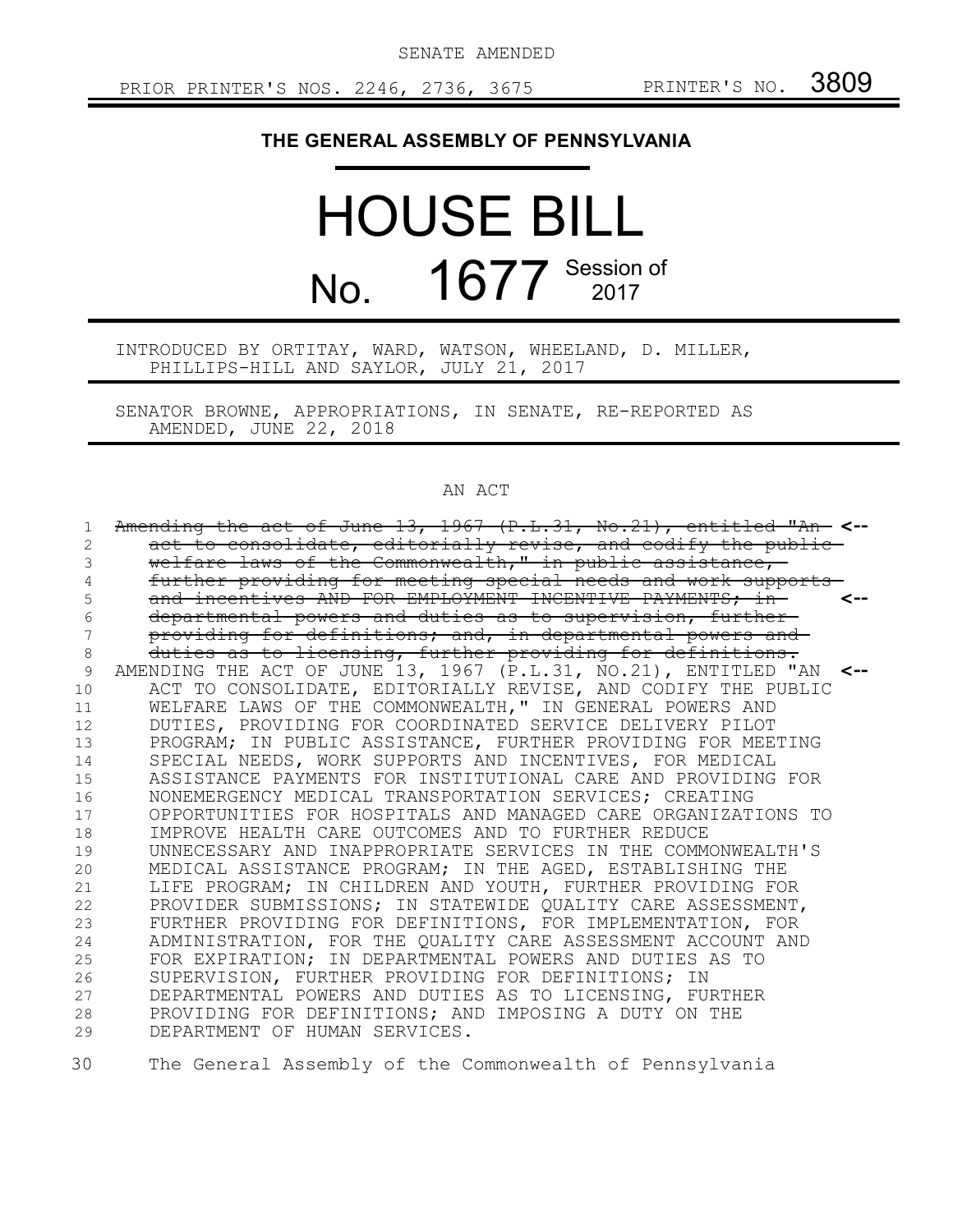hereby enacts as follows: 1

Section 1. Section 408(b) of the act of June 13, 1967 **<--** (P.L.31, No.21), known as the Human Services Code, is amended to read: SECTION 1. SECTIONS 408(B) AND 491(C)(2) OF THE ACT OF JUNE **<--** 13, 1967 (P.L.31, NO.21), KNOWN AS THE HUMAN SERVICES CODE, ARE AMENDED TO READ: Section 408. Meeting Special Needs; Work Supports and Incentives.--\* \* \* (b) The department may provide assistance to recipients for child [day] care when the department has determined that $\mathcal{L}$ without such services, the recipient would be exempt fromcompliance with the conditions of the agreement of mutual responsibility or work requirements or when a former recipient who is employed has ceased to receive cash assistance for a reason other than a sanction for noncompliance with an eligibility condition. In establishing the time limits and 18 <del>levels of access to child [day-care] care funds, the department</del> shall take into account availability, costs and the number of assistance groups needing services within the geographic area and shall seek to provide essential services to the greatest 22 number of recipients. \* \* \* SECTION 491. EMPLOYMENT INCENTIVE PAYMENTS. \*\* \* \*  $(C)$  \* \* \* (2) IF THE EMPLOYER PROVIDES OR PAYS FOR [DAY] CHILD CARE SERVICES FOR THE CHILDREN OF THE EMPLOYE, THE EMPLOYER SHALL BE ELIGIBLE TO RECEIVE AN ADDITIONAL EMPLOYMENT INCENTIVE PAYMENT OF SIX HUNDRED DOLLARS (\$600) DURING THE FIRST YEAR OF EMPLOYMENT, FIVE HUNDRED DOLLARS (\$500) DURING THE SECOND YEAR 30**<--** 2 3 4 5 6 7 8 9 10 11 12 13 14 15 16 17 19 20 21 23 24 25 26 27 28 29

20170HB1677PN3809 - 2 -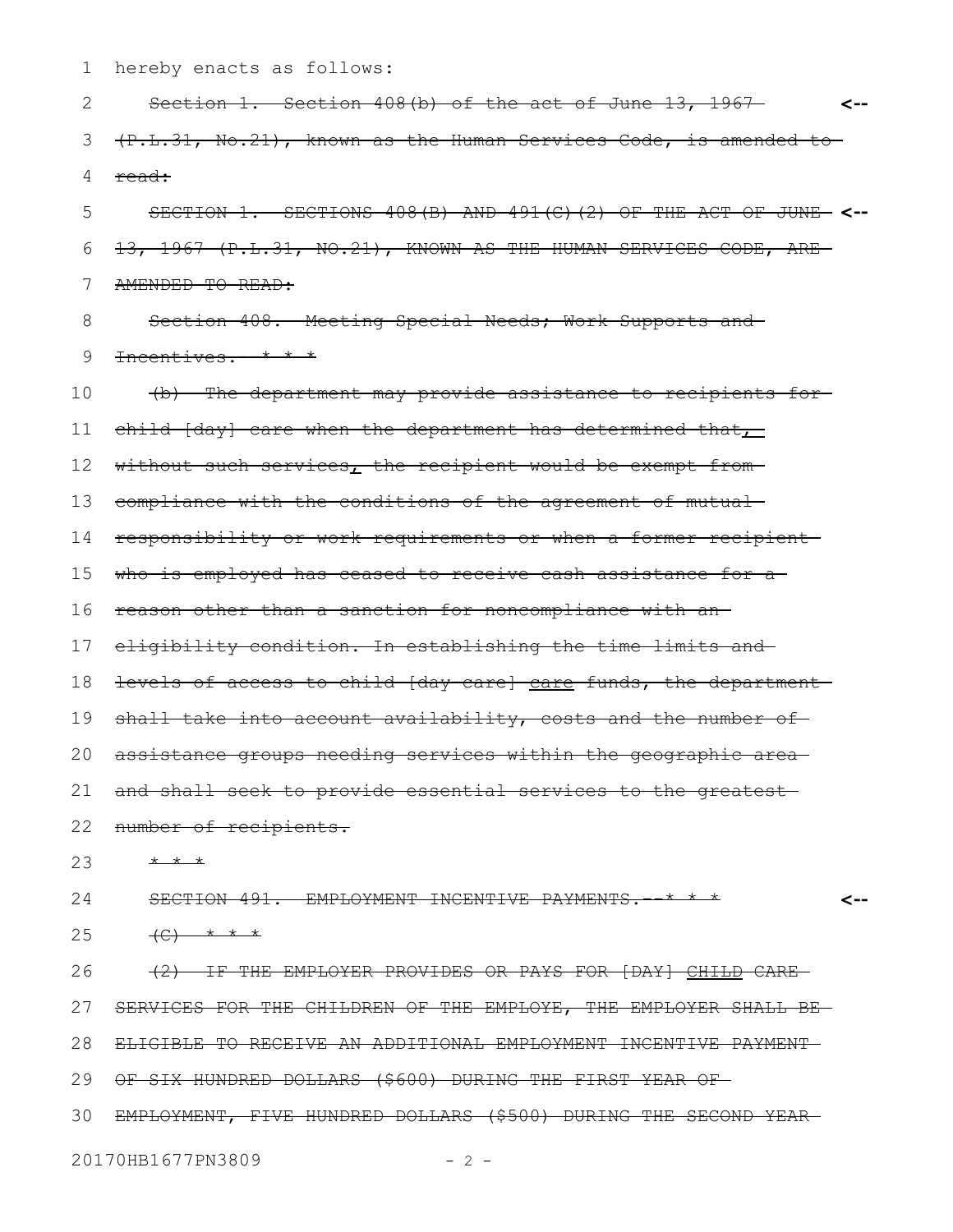OF EMPLOYMENT, AND FOUR HUNDRED DOLLARS (\$400) DURING THE THIRD 1

YEAR OF EMPLOYMENT. 2

\* \* \* 3

Section 2. The definitions of "child day care" and 4

"children's institutions" in section 901 of the act, amended or **<-** added December 28, 2015 (P.L.500, No.92), are amended to read: Section 901. Definitions.--As used in this article--"Child [day] care" means care in lieu of parental care given for part of the twenty-four hour day to a child under sixteen years of age, away from the child's home but does not include child [day] care furnished in a place of worship during religious services. "Children's institutions" means any incorporated or unincorporated organization, society, corporation or agency, public or private, which may receive or care for children, or place them in foster family homes, either at board, wages or free; or any individual who, for hire, gain or reward, receives for care a child, unless he is related to such child by blood or marriage within the second degree; or any individual, not in the regular employ of the court or of an organization, society, association or agency, duly certified by the department, who in any manner becomes a party to the placing of children in foster homes, unless he is related to such children by blood or marriage within the second degree, or is the duly appointed guardian thereof. The term shall not include a family child care home or child [day] care center operated for profit and subject to the provisions of Article X. \* \* \* 5 6 7 8 9 10 11 12 13 14 15 16 17 18 19 20 21 22 23 24 25 26 27 28

Section 3. The definitions of "child day care," "child day 30 care center," "facility" and "family child care home" in section 29

20170HB1677PN3809 - 3 -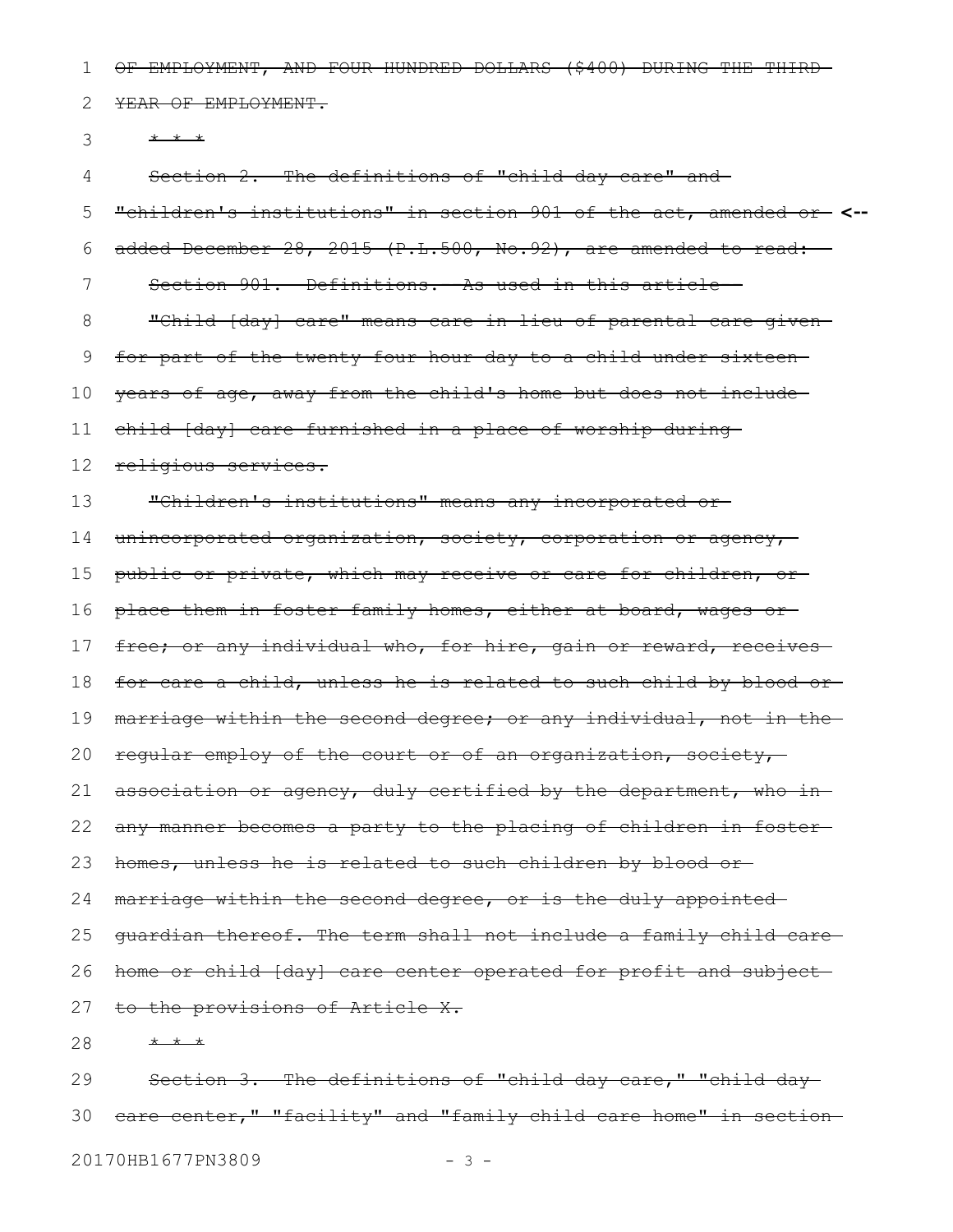1001 of the act, amended or added December 28, 2015 (P.L.500, 1 **<--**

No.92), are amended to read: 2

Section 1001. Definitions. - As used in this article--\* \* \* 3 4

"Child [day] care" means care in lieu of parental care given for part of the twenty-four hour day to children under sixteen years of age, away from their own homes, but does not include child [day] care furnished in places of worship during religious services. 5 6 7 8 9

"Child [day] care center" means any premises operated for profit in which child [day] care is provided simultaneously for seven or more children who are not relatives of the operator, except such centers operated under social service auspices. \* \* \* 10 11 12 13 14

"Facility" means an adult day care center, child [day] care center, family child care home, boarding home for children, mental health establishment, personal care home, assisted living residence, nursing home, hospital or maternity home, as defined herein, except to the extent that such a facility is operated bythe State or Federal governments or those supervised by the department or licensed pursuant to the act of July 19, 1979-(P.L.130, No.48), known as the "Health Care Facilities Act." "Family child care home" means a home where child [day] care is provided at any time to no less than four children and no more than six children who are not relatives of the caregiver. \* \* \* Section 4. Within one year of the effective date of this 15 16 17 18 19 20 21 22 23 24 25 26 27

section, the Department of Human Services shall amend any regulation at 55 Pa. Code Pt. V that uses the term "day care" as-30 it relates to children and replace the term with the term "child 20170HB1677PN3809 - 4 -28 29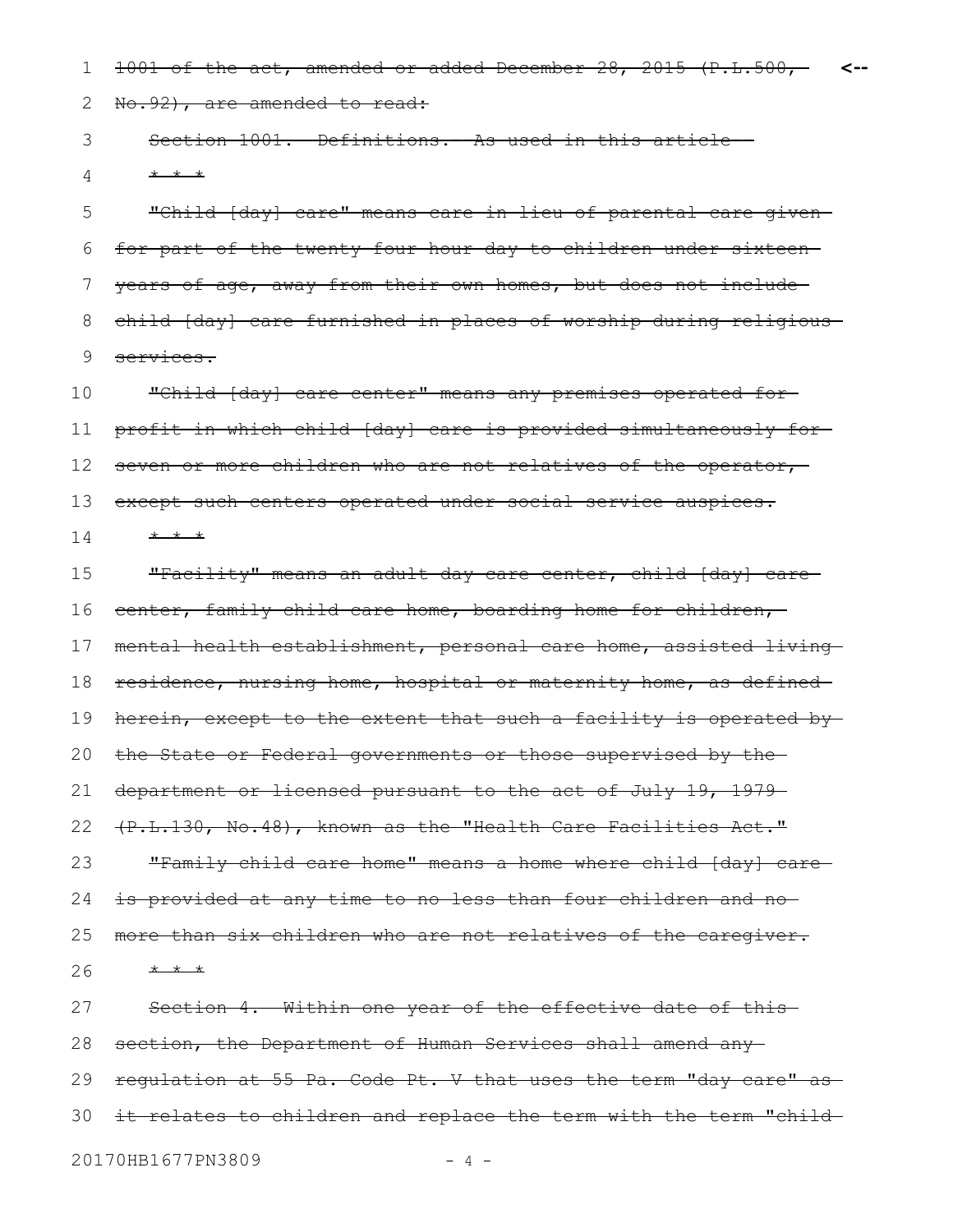care." 1

Section 5. This act shall take effect in 60 days. SECTION 1. THE ACT OF JUNE 13, 1967 (P.L.31, NO.21), KNOWN **<--** AS THE HUMAN SERVICES CODE, IS AMENDED BY ADDING A SECTION TO READ: SECTION 216. COORDINATED SERVICE DELIVERY PILOT PROGRAM.-- (A) TO THE EXTENT PERMITTED BY FEDERAL LAW, THE DEPARTMENT, IN CONSULTATION WITH THE DEPARTMENT OF EDUCATION, SHALL ESTABLISH A PILOT PROGRAM AT A SCHOOL ENTITY OR ENTITIES WITHIN THE CITY OF THE FIRST CLASS TO ASSIST IN THE COORDINATED DELIVERY OF EDUCATION SERVICES AND HUMAN SERVICES TO STUDENTS AND THEIR FAMILIES FOR THE PURPOSES OF PROMOTING AND IMPLEMENTING INNOVATIVE RESEARCH-BASED PRACTICES WITHIN SELECTED SCHOOL ENTITIES. COORDINATION SHALL BE BASED UPON JOINT PLANNING BETWEEN THE DEPARTMENT, THE DEPARTMENT OF EDUCATION AND A SCHOOL ENTITY'S COMPREHENSIVE ASSESSMENTS OF THE NEED TO PROVIDE SERVICES, COORDINATE SERVICE DELIVERY, CLOSE GAPS IN SERVICES, AND COORDINATE TO ADDRESS THE PROVISION OF NEEDED SERVICES. IN ORDER TO ASSIST IN THE COORDINATED DELIVERY OF EDUCATION SERVICES AND HUMAN SERVICES TO STUDENTS AND THEIR FAMILIES, THE PILOT PROGRAM MAY CONSIDER THE FOLLOWING: (1) A SCHOOL ENTITY ASSISTING STUDENTS AND THEIR FAMILIES IN APPLYING FOR AND RECEIVING EDUCATION SERVICES AND HUMAN SERVICES. (2) AN EXPANDED SCHOOL DAY FOR THE PURPOSE OF PROVIDING OPPORTUNITIES FOR INCREASED INSTRUCTIONAL TIME, TUTORING BY STAFF, PUPILS AND VOLUNTEERS, AN ENVIRONMENT CONDUCIVE TO LEARNING BEFORE AND AFTER THE REGULAR SCHOOL DAY AND PERSONALIZED INSTRUCTION AND MENTORING. 2 3 4 5 6 7 8 9 10 11 12 13 14 15 16 17 18 19 20 21 22 23 24 25 26 27 28 29

(3) OTHER BEST PRACTICES AS DETERMINED BY THE DEPARTMENT AND 30

20170HB1677PN3809 - 5 -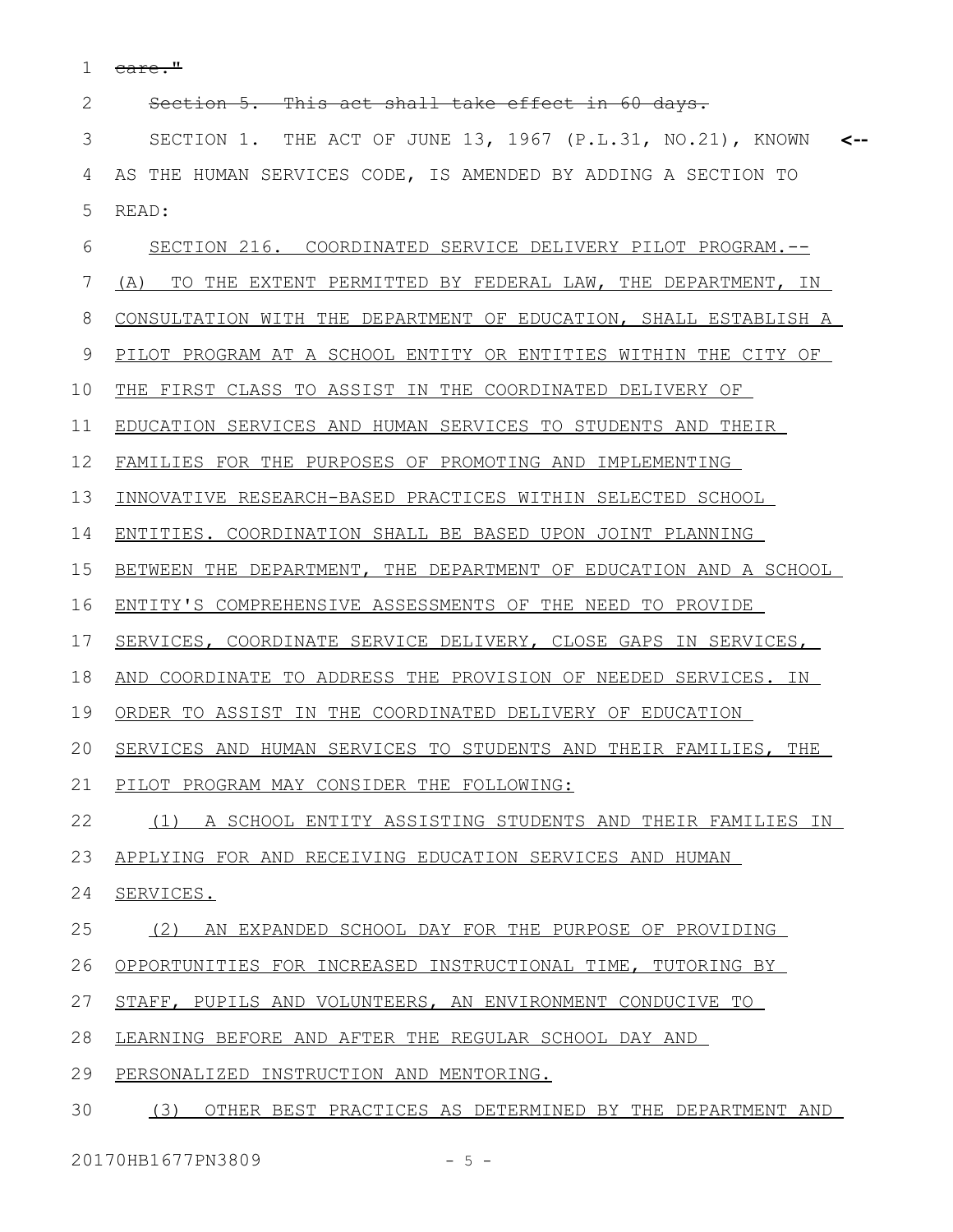THE DEPARTMENT OF EDUCATION. 1

(B) A SCHOOL ENTITY PARTICIPATING IN THE PILOT PROGRAM SHALL SUBMIT REPORTS TO THE DEPARTMENT CONTAINING SUCH INFORMATION AND IN THE FORM AND BY THE DEADLINE PRESCRIBED BY THE DEPARTMENT. (C) AS USED IN THIS SECTION, THE TERM "SCHOOL ENTITY" SHALL MEAN ANY PUBLIC SCHOOL, INCLUDING A CHARTER SCHOOL OR CYBER CHARTER SCHOOL OR AREA VOCATIONAL-TECHNICAL SCHOOL OPERATING WITHIN THIS COMMONWEALTH. SECTION 2. SECTIONS 408(B) AND 443.1(7)(VI) OF THE ACT ARE AMENDED TO READ: 10 SECTION 408. MEETING SPECIAL NEEDS; WORK SUPPORTS AND 12 INCENTIVES.--\* \* \* (B) THE DEPARTMENT MAY PROVIDE ASSISTANCE TO RECIPIENTS FOR 14 CHILD [DAY] CARE WHEN THE DEPARTMENT HAS DETERMINED THAT 15 WITHOUT SUCH SERVICES, THE RECIPIENT WOULD BE EXEMPT FROM COMPLIANCE WITH THE CONDITIONS OF THE AGREEMENT OF MUTUAL 16 17 RESPONSIBILITY OR WORK REQUIREMENTS OR WHEN A FORMER RECIPIENT WHO IS EMPLOYED HAS CEASED TO RECEIVE CASH ASSISTANCE FOR A 18 19 REASON OTHER THAN A SANCTION FOR NONCOMPLIANCE WITH AN ELIGIBILITY CONDITION. IN ESTABLISHING THE TIME LIMITS AND 20 21 LEVELS OF ACCESS TO CHILD [DAY-CARE] CARE FUNDS, THE DEPARTMENT 22 SHALL TAKE INTO ACCOUNT AVAILABILITY, COSTS AND THE NUMBER OF ASSISTANCE GROUPS NEEDING SERVICES WITHIN THE GEOGRAPHIC AREA 23 AND SHALL SEEK TO PROVIDE ESSENTIAL SERVICES TO THE GREATEST 24 25 NUMBER OF RECIPIENTS. \* \* \* 2 3 4 5 6 7 8 9 11 13 26

SECTION 443.1. MEDICAL ASSISTANCE PAYMENTS FOR INSTITUTIONAL CARE.--THE FOLLOWING MEDICAL ASSISTANCE PAYMENTS SHALL BE MADE 28 ON BEHALF OF ELIGIBLE PERSONS WHOSE INSTITUTIONAL CARE IS 29 30 PRESCRIBED BY PHYSICIANS: 27

20170HB1677PN3809 - 6 -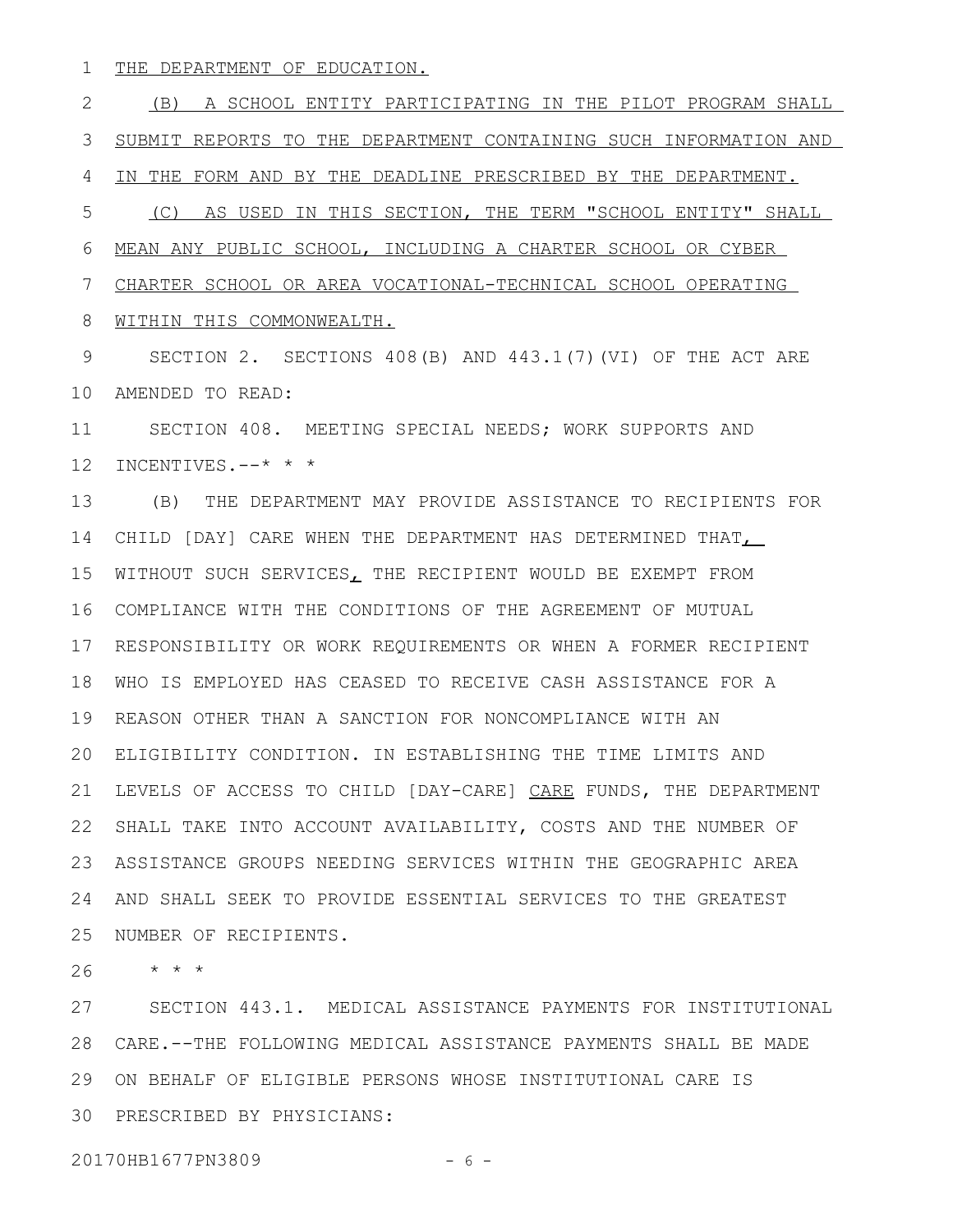\* \* \* 1

(7) AFTER JUNE 30, 2007, PAYMENTS TO COUNTY AND NONPUBLIC NURSING FACILITIES ENROLLED IN THE MEDICAL ASSISTANCE PROGRAM AS PROVIDERS OF NURSING FACILITY SERVICES SHALL BE DETERMINED IN ACCORDANCE WITH THE METHODOLOGIES FOR ESTABLISHING PAYMENT RATES FOR COUNTY AND NONPUBLIC NURSING FACILITIES SPECIFIED IN THE DEPARTMENT'S REGULATIONS AND THE COMMONWEALTH'S APPROVED TITLE XIX STATE PLAN FOR NURSING FACILITY SERVICES IN EFFECT AFTER JUNE 30, 2007. THE FOLLOWING SHALL APPLY: 2 3 4 5 6 7 8 9

\* \* \* 10

(VI) SUBJECT TO FEDERAL APPROVAL OF SUCH AMENDMENTS AS MAY BE NECESSARY TO THE COMMONWEALTH'S APPROVED TITLE XIX STATE PLAN, FOR FISCAL YEARS 2015-2016 [AND], 2016-2017 AND 2018-2019, THE DEPARTMENT SHALL MAKE UP TO FOUR MEDICAL ASSISTANCE DAY-ONE INCENTIVE PAYMENTS TO QUALIFIED NONPUBLIC NURSING FACILITIES. THE DEPARTMENT SHALL DETERMINE THE NONPUBLIC NURSING FACILITIES THAT QUALIFY FOR THE MEDICAL ASSISTANCE DAY-ONE INCENTIVE PAYMENTS AND CALCULATE THE PAYMENTS USING THE TOTAL PENNSYLVANIA MEDICAL ASSISTANCE (PA MA) DAYS AND TOTAL RESIDENT DAYS AS 19 20 REPORTED BY NONPUBLIC NURSING FACILITIES UNDER ARTICLE VIII-A. THE DEPARTMENT'S DETERMINATION AND CALCULATIONS UNDER THIS 22 SUBPARAGRAPH SHALL BE BASED ON THE NURSING FACILITY ASSESSMENT QUARTERLY RESIDENT DAY REPORTING FORMS, AS DETERMINED BY THE DEPARTMENT. THE DEPARTMENT SHALL NOT RETROACTIVELY REVISE A MEDICAL ASSISTANCE DAY-ONE INCENTIVE PAYMENT AMOUNT BASED ON A NURSING FACILITY'S LATE SUBMISSION OR REVISION OF THE DEPARTMENT'S REPORT AFTER THE DATES DESIGNATED BY THE 27 DEPARTMENT. THE DEPARTMENT, HOWEVER, MAY RECOUP PAYMENTS BASED 28 29 ON AN AUDIT OF A NURSING FACILITY'S REPORT. THE FOLLOWING SHALL APPLY: 3011 12 13 14 15 16 17 18 21 23 24 25 26

20170HB1677PN3809 - 7 -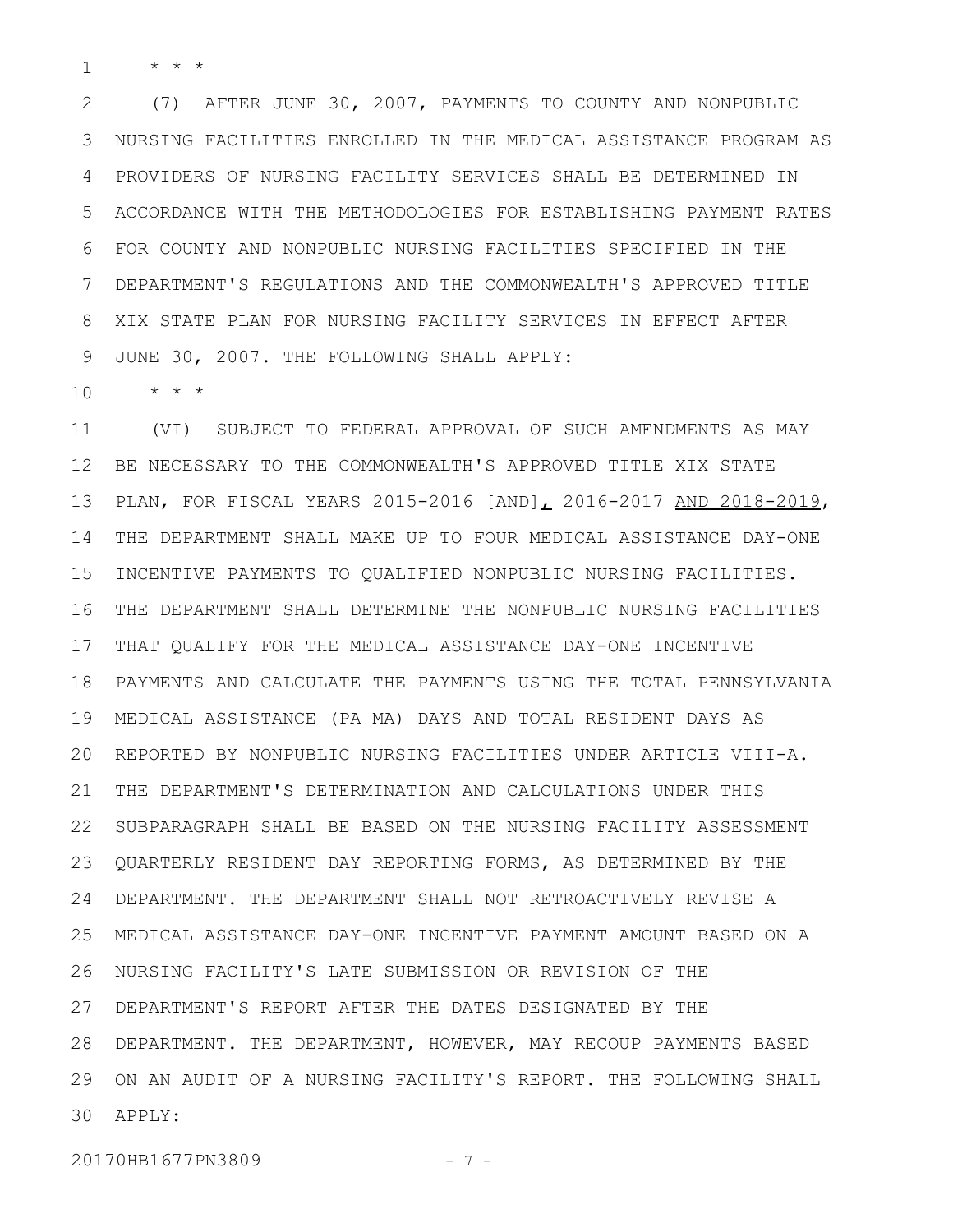(A) A NONPUBLIC NURSING FACILITY SHALL MEET ALL OF THE FOLLOWING CRITERIA TO QUALIFY FOR A MEDICAL ASSISTANCE DAY-ONE 2 INCENTIVE PAYMENT: 1 3

(I) THE NURSING FACILITY SHALL HAVE AN OVERALL OCCUPANCY RATE OF AT LEAST EIGHTY-FIVE PERCENT DURING THE RESIDENT DAY QUARTER. FOR PURPOSES OF DETERMINING A NURSING FACILITY'S OVERALL OCCUPANCY RATE, A NURSING FACILITY'S TOTAL RESIDENT DAYS, AS REPORTED BY THE FACILITY UNDER ARTICLE VIII-A, SHALL BE DIVIDED BY THE PRODUCT OF THE FACILITY'S LICENSED BED CAPACITY, AT THE END OF THE QUARTER, MULTIPLIED BY THE NUMBER OF CALENDAR DAYS IN THE QUARTER. 4 5 6 7 8 9 10 11

(II) THE NURSING FACILITY SHALL HAVE A MEDICAL ASSISTANCE OCCUPANCY RATE OF AT LEAST SIXTY-FIVE PERCENT DURING THE 13 14 RESIDENT DAY QUARTER. FOR PURPOSES OF DETERMINING A NURSING FACILITY'S MEDICAL ASSISTANCE OCCUPANCY RATE, THE NURSING 15 FACILITY'S TOTAL PA MA DAYS SHALL BE DIVIDED BY THE NURSING 16 17 FACILITY'S TOTAL RESIDENT DAYS, AS REPORTED BY THE FACILITY UNDER ARTICLE VIII-A. 18 12

(III) THE NURSING FACILITY SHALL BE A NONPUBLIC NURSING FACILITY FOR A FULL RESIDENT DAY QUARTER PRIOR TO THE APPLICABLE 20 QUARTERLY REPORTING DUE DATES, AS DETERMINED BY THE DEPARTMENT. 21 (B) THE DEPARTMENT SHALL CALCULATE A QUALIFIED NONPUBLIC NURSING FACILITY'S MEDICAL ASSISTANCE DAY-ONE INCENTIVE PAYMENT 24 AS FOLLOWS: 19 22 23

(I) THE TOTAL FUNDS APPROPRIATED FOR PAYMENTS UNDER THIS SUBPARAGRAPH SHALL BE DIVIDED BY THE NUMBER OF PAYMENTS, AS 27 DETERMINED BY THE DEPARTMENT. 25 26

(II) TO ESTABLISH THE PER DIEM RATE FOR A PAYMENT, THE AMOUNT UNDER SUBCLAUSE (I) SHALL BE DIVIDED BY THE TOTAL PA MA 29 DAYS, AS REPORTED BY ALL QUALIFYING NONPUBLIC NURSING FACILITIES 3028

20170HB1677PN3809 - 8 -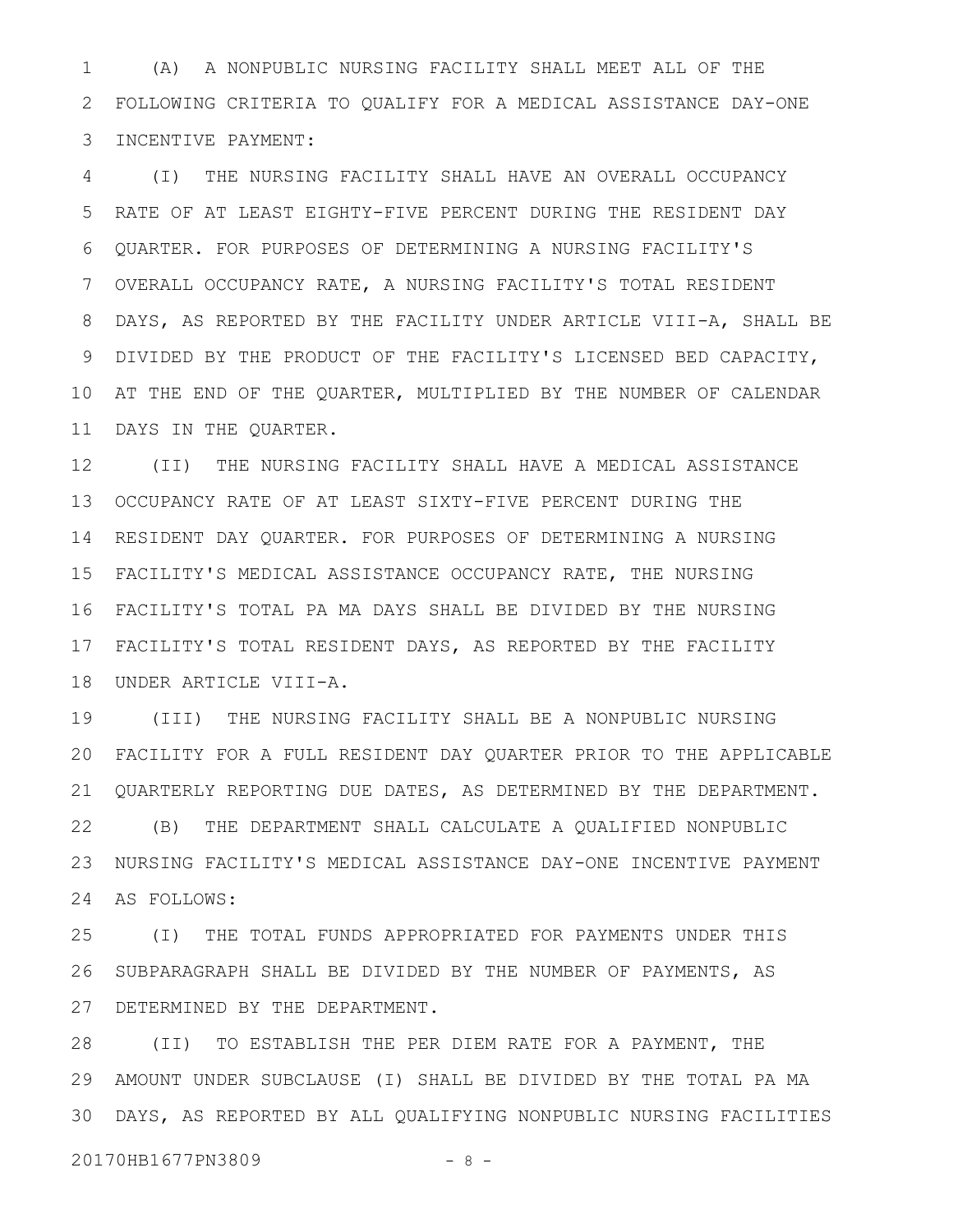UNDER ARTICLE VIII-A FOR THAT PAYMENT. 1

(III) TO DETERMINE A QUALIFYING NONPUBLIC NURSING FACILITY'S MEDICAL ASSISTANCE DAY-ONE INCENTIVE PAYMENT, THE PER DIEM RATE CALCULATED FOR THE PAYMENT SHALL BE MULTIPLIED BY A NONPUBLIC NURSING FACILITY'S TOTAL PA MA DAYS, AS REPORTED BY THE FACILITY UNDER ARTICLE VIII-A FOR THE PAYMENT. 2 3 4 5 6

(C) FOR FISCAL YEARS 2015-2016 [AND], 2016-2017 AND 2018- 2019, THE STATE FUNDS AVAILABLE FOR THE NONPUBLIC NURSING FACILITY MEDICAL ASSISTANCE DAY-ONE INCENTIVE PAYMENTS SHALL EQUAL EIGHT MILLION DOLLARS (\$8,000,000). 10 7 8 9

\* \* \* 11

SECTION 3. THE ACT IS AMENDED BY ADDING A SECTION TO READ: SECTION 443.12. NONEMERGENCY MEDICAL TRANSPORTATION 12 13

SERVICES.--(A) THE DEPARTMENT SHALL AMEND THE COMMONWEALTH'S 14

STATE PLAN UNDER TITLE XIX OF THE SOCIAL SECURITY ACT (49 STAT. 15

620, 42 U.S.C. § 1396 ET SEQ.) TO PROVIDE NONEMERGENCY MEDICAL 16

TRANSPORTATION SERVICES TO ELIGIBLE AND ENROLLED MEDICAL 17

ASSISTANCE RECIPIENTS UTILIZING A STATEWIDE OR REGIONAL FULL-18

19 RISK BROKERAGE MODEL.

(B) SUBJECT TO FEDERAL APPROVAL OF THE AMENDMENTS TO THE COMMONWEALTH'S APPROVED TITLE XIX STATE PLAN, THE DEPARTMENT 20 21

22 SHALL DEVELOP A PROPOSAL AND SOLICIT A BROKER TO ADMINISTER THE

PROGRAM. A BROKER DETERMINED ELIGIBLE BY THE DEPARTMENT MAY 23

SUBMIT A PROPOSAL. THE DEPARTMENT SHALL ENTER INTO A CONTRACT 24

WITH EACH BROKER WHOSE PROPOSAL HAS BEEN SELECTED TO ADMINISTER 25

THE PROGRAM. 26

(C) THE DEPARTMENT SHALL ISSUE THE SOLICITATION FOR A 27

STATEWIDE OR REGIONAL FULL-RISK BROKERAGE MODEL WITHIN ONE 28

29 HUNDRED EIGHTY DAYS AFTER THE EFFECTIVE DATE OF THIS SUBSECTION.

SECTION 3.1. THE ACT IS AMENDED BY ADDING AN ARTICLE TO 30

20170HB1677PN3809 - 9 -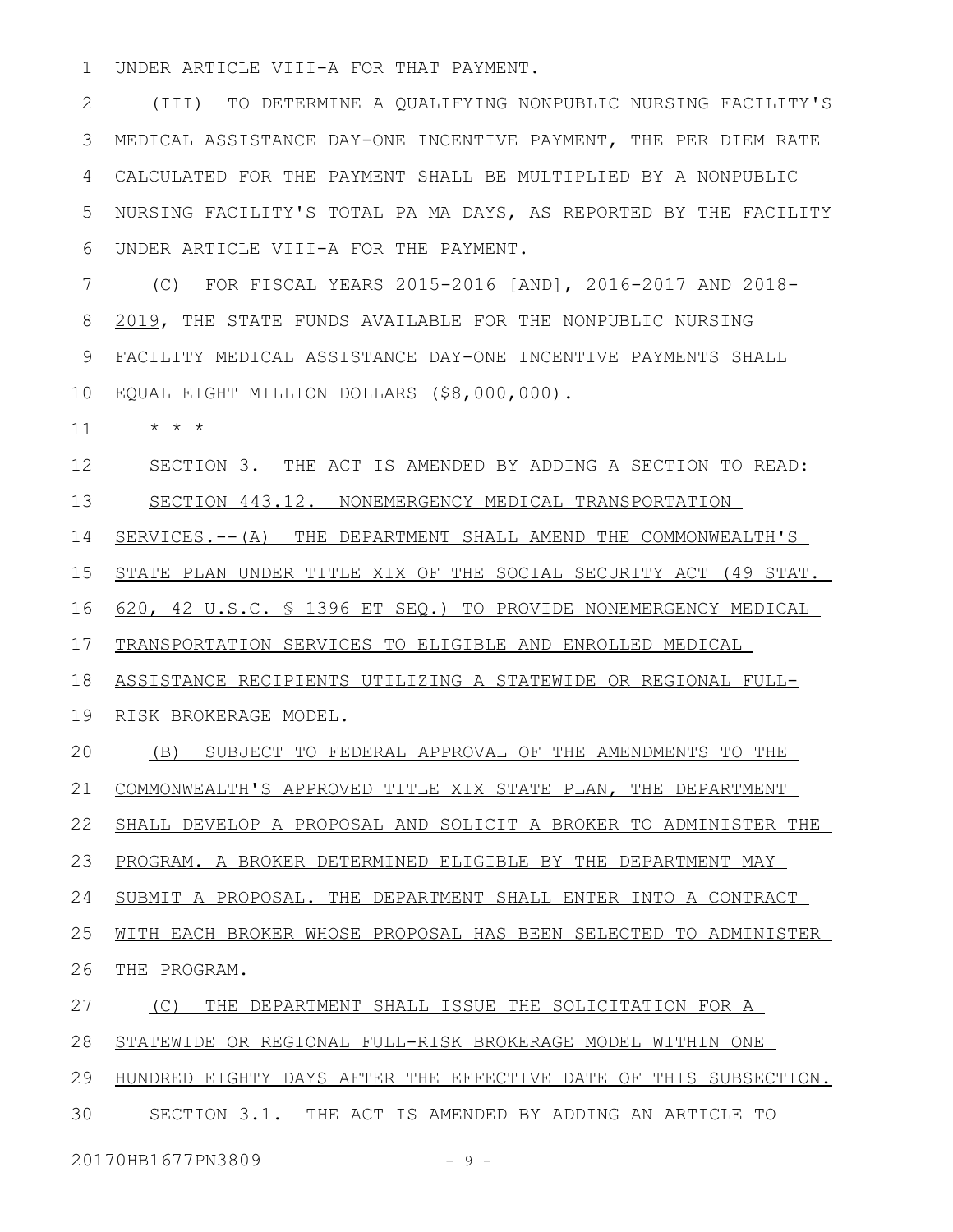| $\overline{\phantom{0}}$<br>× |
|-------------------------------|
|                               |

| $\overline{2}$ | ARTICLE V-A                                                      |
|----------------|------------------------------------------------------------------|
| 3              | HEALTH CARE OUTCOMES                                             |
| 4              | SUBARTICLE A                                                     |
| 5              | PRELIMINARY PROVISIONS                                           |
| 6              | SECTION 501-A. DEFINITIONS.                                      |
| 7              | THE FOLLOWING WORDS AND PHRASES WHEN USED IN THIS ARTICLE        |
| 8              | SHALL HAVE THE MEANINGS GIVEN TO THEM IN THIS SECTION UNLESS THE |
| 9              | CONTEXT CLEARLY INDICATES OTHERWISE:                             |
| 10             | "ALL PATIENT REFINED DIAGNOSIS RELATED GROUPS." A VERSION OF     |
| 11             | DIAGNOSIS RELATED GROUPS THAT FURTHER SUBDIVIDE THE DIAGNOSIS    |
| 12             | RELATED GROUPS INTO FOUR SEVERITY-OF-ILLNESS AND FOUR RISK-OF-   |
| 13             | MORTALITY SUBCLASSES WITHIN EACH DIAGNOSIS RELATED GROUPS.       |
| 14             | "DIAGNOSIS RELATED GROUPS." A CLASSIFICATION SYSTEM THAT         |
| 15             | USES PATIENT DISCHARGE INFORMATION TO CLASSIFY PATIENTS INTO     |
| 16             | CLINICALLY MEANINGFUL GROUPS.                                    |
| 17             | "HOSPITAL." A PUBLIC OR PRIVATE INSTITUTION LICENSED AS A        |
| 18             | HOSPITAL UNDER THE LAWS OF THIS COMMONWEALTH THAT PARTICIPATES   |
| 19             | IN THE MEDICAID PROGRAM.                                         |
| 20             | "MANAGED CARE ORGANIZATION." A LICENSED MANAGED CARE             |
| 21             | ORGANIZATION WITH WHOM THE DEPARTMENT HAS CONTRACTED TO PROVIDE  |
| 22             | OR ARRANGE FOR SERVICES TO A MEDICAID RECIPIENT.                 |
| 23             | "MEDICAID PROGRAM." THE COMMONWEALTH'S MEDICAL ASSISTANCE        |
| 24             | PROGRAM AUTHORIZED UNDER ARTICLE IV.                             |
| 25             | "POTENTIALLY AVOIDABLE ADMISSION." AN ADMISSION OF AN            |
| 26             | INDIVIDUAL TO A HOSPITAL OR LONG-TERM CARE FACILITY THAT MAY     |
| 27             | HAVE REASONABLY BEEN PREVENTED WITH ADEQUATE ACCESS TO           |
| 28             | AMBULATORY CARE OR HEALTH CARE COORDINATION.                     |
| 29             | "POTENTIALLY AVOIDABLE COMPLICATION." A HARMFUL EVENT OR         |
| 30             | NEGATIVE OUTCOME WITH RESPECT TO AN INDIVIDUAL, INCLUDING AN     |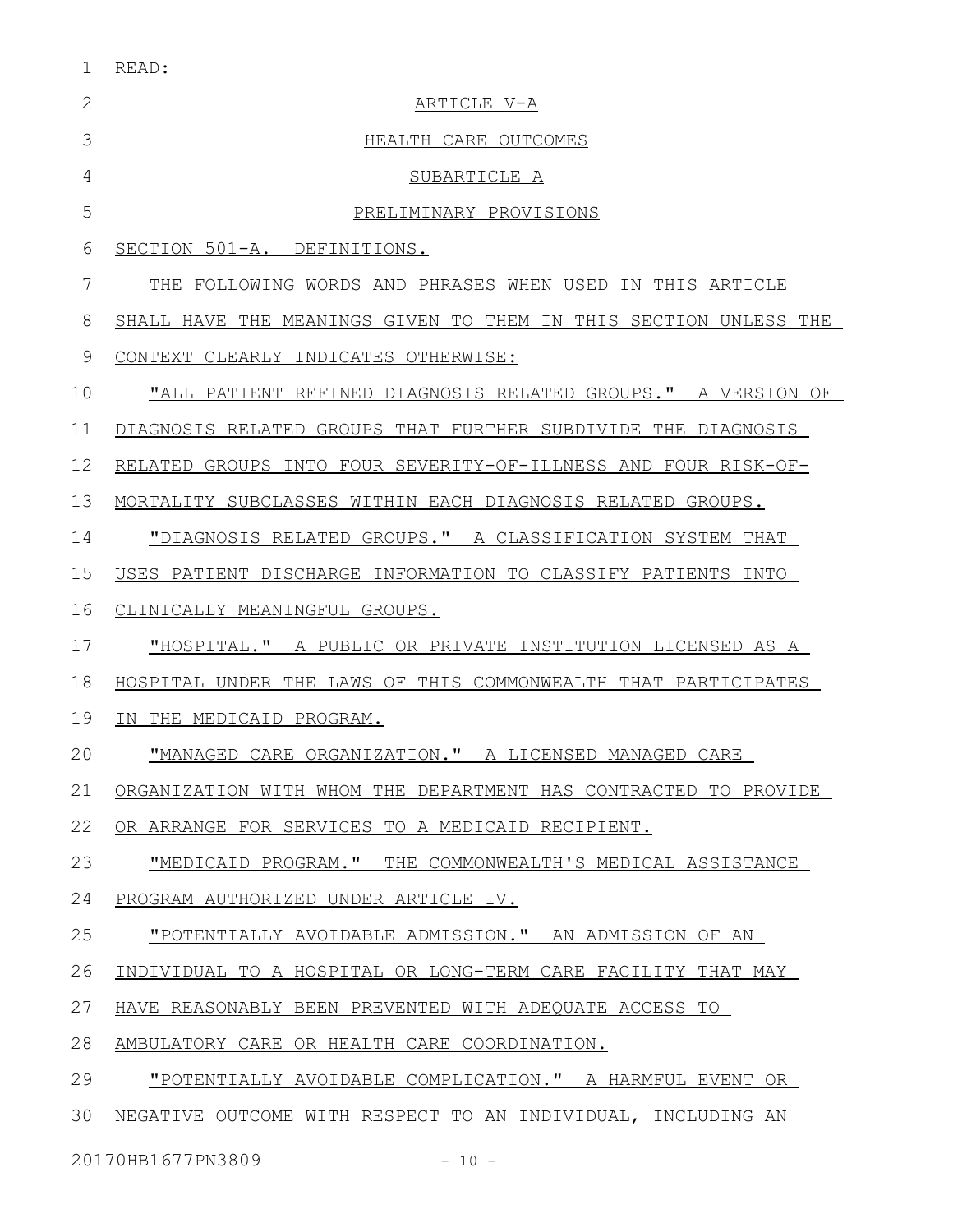| 1  | INFECTION OR SURGICAL COMPLICATION, THAT:                        |
|----|------------------------------------------------------------------|
| 2  | OCCURS AFTER THE PERSON'S ADMISSION TO A HOSPITAL OR<br>(1)      |
| 3  | LONG-TERM CARE FACILITY; AND                                     |
| 4  | (2) MAY HAVE RESULTED FROM THE CARE, LACK OF CARE OR             |
| 5  | TREATMENT PROVIDED DURING THE HOSPITAL OR LONG-TERM CARE         |
| 6  | FACILITY STAY RATHER THAN FROM A NATURAL PROGRESSION OF AN       |
| 7  | UNDERLYING DISEASE.                                              |
| 8  | "POTENTIALLY AVOIDABLE EMERGENCY VISIT." TREATMENT OF AN         |
| 9  | INDIVIDUAL IN A HOSPITAL EMERGENCY ROOM OR FREESTANDING          |
| 10 | EMERGENCY MEDICAL CARE FACILITY FOR A CONDITION THAT MAY NOT     |
| 11 | REQUIRE EMERGENCY MEDICAL ATTENTION BECAUSE THE CONDITION COULD  |
| 12 | BE OR COULD HAVE BEEN TREATED OR PREVENTED BY A PHYSICIAN OR     |
| 13 | OTHER HEALTH CARE PROVIDER IN A NONEMERGENCY SETTING.            |
| 14 | "POTENTIALLY AVOIDABLE EVENT." ANY OF THE FOLLOWING:             |
| 15 | (1)<br>A POTENTIALLY AVOIDABLE ADMISSION.                        |
| 16 | (2)<br>A POTENTIALLY AVOIDABLE COMPLICATION.                     |
| 17 | (3)<br>A POTENTIALLY AVOIDABLE EMERGENCY VISIT.                  |
| 18 | (4)<br>A POTENTIALLY AVOIDABLE READMISSION.                      |
| 19 | (5)<br>A COMBINATION OF THE EVENTS LISTED UNDER THIS             |
| 20 | DEFINITION.                                                      |
| 21 | "POTENTIALLY AVOIDABLE READMISSION." A RETURN                    |
| 22 | HOSPITALIZATION OF AN INDIVIDUAL WITHIN A PERIOD SPECIFIED BY    |
| 23 | THE DEPARTMENT THAT MAY HAVE RESULTED FROM A DEFICIENCY IN THE   |
| 24 | CARE OR TREATMENT PROVIDED TO THE INDIVIDUAL DURING A PREVIOUS   |
| 25 | HOSPITAL STAY OR FROM A DEFICIENCY IN POST-HOSPITAL DISCHARGE    |
| 26 | FOLLOW-UP. THE TERM DOES NOT INCLUDE A HOSPITAL READMISSION      |
| 27 | NECESSITATED BY THE OCCURRENCE OF UNRELATED EVENTS AFTER THE     |
| 28 | DISCHARGE. THE TERM INCLUDES THE READMISSION OF AN INDIVIDUAL TO |
| 29 | A HOSPITAL FOR:                                                  |
| 30 | THE SAME CONDITION OR PROCEDURE FOR WHICH THE<br>(1)             |

20170HB1677PN3809 - 11 -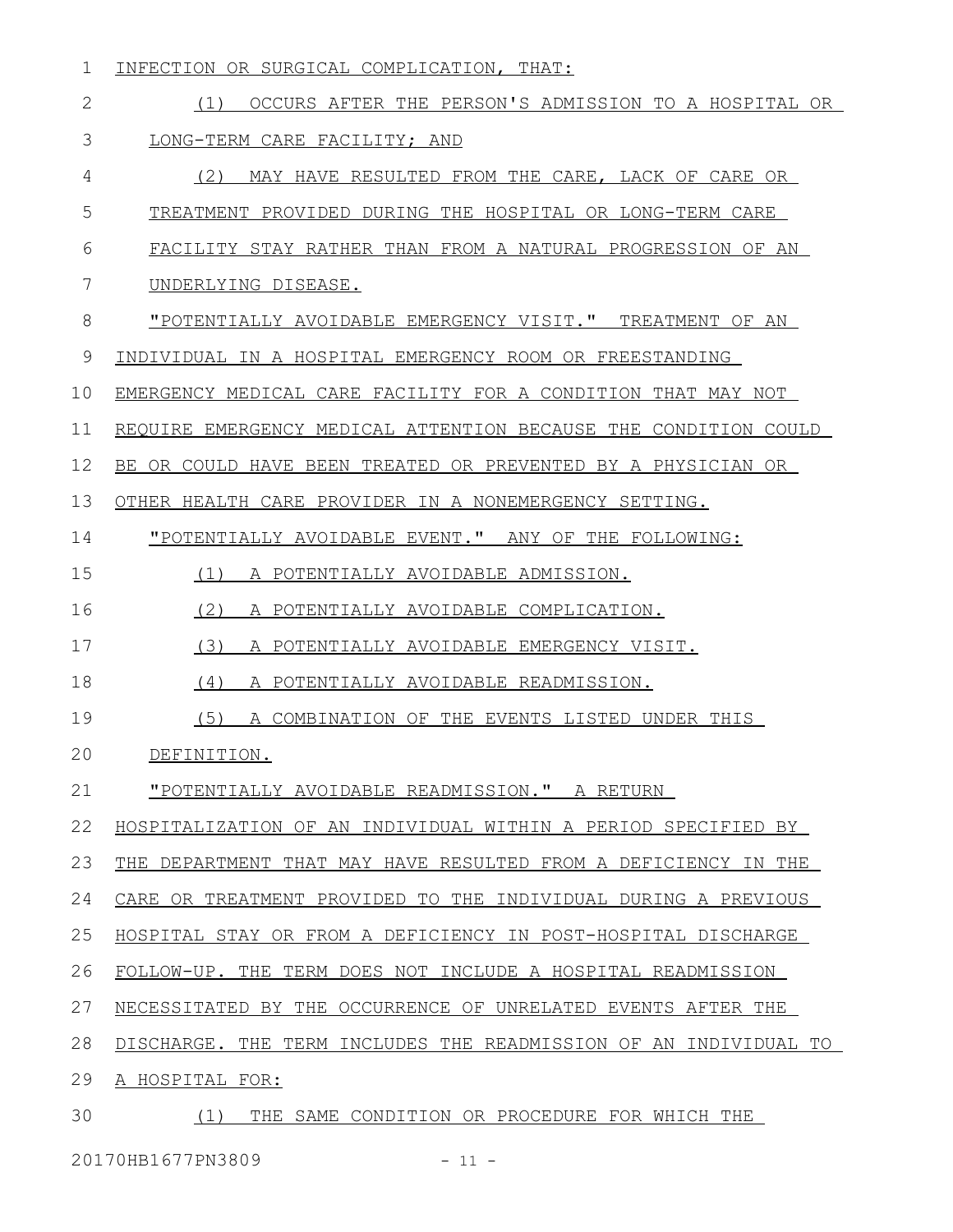| $\mathbf 1$  | INDIVIDUAL WAS PREVIOUSLY ADMITTED.                             |
|--------------|-----------------------------------------------------------------|
| $\mathbf{2}$ | (2)<br>AN INFECTION OR OTHER COMPLICATION RESULTING FROM        |
| 3            | CARE PREVIOUSLY PROVIDED.                                       |
| 4            | (3)<br>A CONDITION OR PROCEDURE THAT INDICATES THAT A           |
| 5            | SURGICAL INTERVENTION PERFORMED DURING A PREVIOUS ADMISSION     |
| 6            | WAS UNSUCCESSFUL IN ACHIEVING THE ANTICIPATED OUTCOME.          |
| 7            | SECTION 502-A. APPLICABILITY.                                   |
| 8            | THIS ARTICLE SHALL APPLY TO THE EXTENT PERMITTED BY FEDERAL     |
| 9            | LAW.                                                            |
| 10           | SUBARTICLE B                                                    |
| 11           | MEDICAID OUTCOMES-BASED PROGRAMS                                |
| 12           | SECTION 511-A. ESTABLISHMENT.                                   |
| 13           | THE DEPARTMENT SHALL ESTABLISH THE FOLLOWING LINKED MEDICAID    |
| 14           | OUTCOMES-BASED PROGRAMS:                                        |
| 15           | A HOSPITAL OUTCOMES PROGRAM DESIGNED TO PROVIDE A<br>(1)        |
| 16           | HOSPITAL WITH INFORMATION TO REDUCE POTENTIALLY AVOIDABLE       |
| 17           | EVENTS AND FURTHER INCREASE EFFICIENCY IN MEDICAID HOSPITAL     |
| 18           | SERVICES.                                                       |
| 19           | (2)<br>A MANAGED CARE ORGANIZATION OUTCOMES PROGRAM             |
| 20           | DESIGNED TO PROVIDE A MEDICAID MANAGED CARE ORGANIZATION WITH   |
| 21           | INFORMATION TO REDUCE POTENTIALLY AVOIDABLE EVENTS AND          |
| 22           | FURTHER INCREASE EFFICIENCY IN MEDICAID MANAGED CARE            |
| 23           | PROGRAMS.                                                       |
| 24           | SECTION 512-A. SELECTION OF POTENTIALLY AVOIDABLE EVENT         |
| 25           | METHODOLOGY.                                                    |
| 26           | THE DEPARTMENT SHALL SELECT A METHODOLOGY FOR IDENTIFYING       |
| 27           | POTENTIALLY AVOIDABLE EVENTS AND THE COSTS ASSOCIATED WITH THE  |
| 28           | EVENTS AND FOR MEASURING HOSPITAL AND MANAGED CARE ORGANIZATION |
| 29           | PERFORMANCE WITH RESPECT TO THE EVENTS. THE FOLLOWING SHALL     |
| 30           | APPLY:                                                          |

20170HB1677PN3809 - 12 -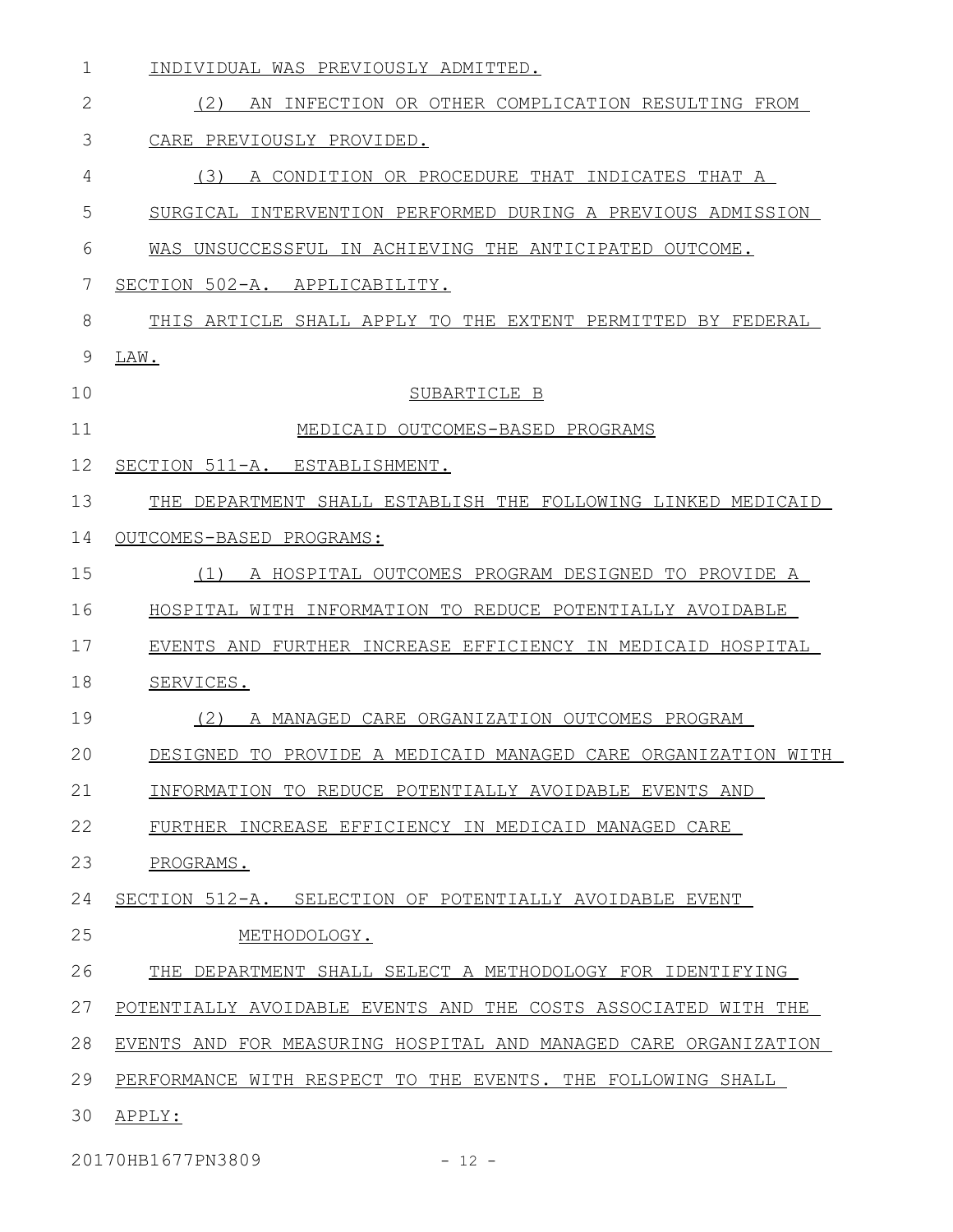(1) THE DEPARTMENT SHALL DEVELOP PARAMETERS FOR EACH OF THE POTENTIALLY AVOIDABLE EVENTS IN ACCORDANCE WITH THE SELECTED METHODOLOGY. (2) TO THE EXTENT POSSIBLE, THE METHODOLOGY SHALL BE ONE THAT HAS BEEN USED BY A STATE PROGRAM UNDER TITLE XIX OF THE SOCIAL SECURITY ACT (49 STAT. 620, 42 U.S.C. § 301 ET SEQ.) OR BY A COMMERCIAL PAYER IN HEALTH CARE OUTCOMES PERFORMANCE MEASUREMENT AND IN OUTCOME-BASED PROGRAMS. (3) THE METHODOLOGY SHALL UTILIZE A CLINICAL CATEGORICAL MODEL, ENABLE THE PROVISION OF PERFORMANCE INFORMATION ON BOTH THE AGGREGATE AND CASE LEVEL AND RISK ADJUST SCORING TO ACCOUNT FOR PATIENT SEVERITY OF ILLNESS AND POPULATION CHRONIC ILLNESS BURDEN. SECTION 513-A. STATEWIDE ANALYSIS OF MEDICAID SYSTEM. THE DEPARTMENT SHALL CONDUCT A COMPREHENSIVE ANALYSIS OF EXISTING RELEVANT STATE DATABASES TO INCREASE EFFICIENCY IN THE MEDICAID SYSTEM. THE FOLLOWING SHALL APPLY: (1) THE ANALYSIS SHALL IDENTIFY INSTANCES OF POTENTIALLY AVOIDABLE EVENTS IN THE MEDICAID SYSTEM AND THE COSTS ASSOCIATED WITH THESE CASES. (2) THE OVERALL ESTIMATE OF COST SHALL BE BROKEN DOWN INTO ACTIONABLE CATEGORIES, INCLUDING, BUT NOT LIMITED TO, REGIONS, HOSPITALS, MANAGED CARE ORGANIZATIONS, PHYSICIANS, SERVICE LINES, DIAGNOSIS RELATED GROUPS, MEDICAL CONDITIONS AND PROCEDURES, PATIENT CHARACTERISTICS, PROVIDER CHARACTERISTICS AND MEDICAID PROGRAM TYPE. (3) INFORMATION COLLECTED FROM THE POTENTIALLY AVOIDABLE EVENT STUDY SHALL BE UTILIZED IN THE HOSPITAL OUTCOMES PROGRAM AND MANAGED CARE ORGANIZATION OUTCOMES PROGRAM. SECTION 514-A. REPORT ON STATEWIDE ANALYSIS OF MEDICAID SYSTEM. 1 2 3 4 5 6 7 8 9 10 11 12 13 14 15 16 17 18 19 20 21 22 23 24 25 26 27 28 29 30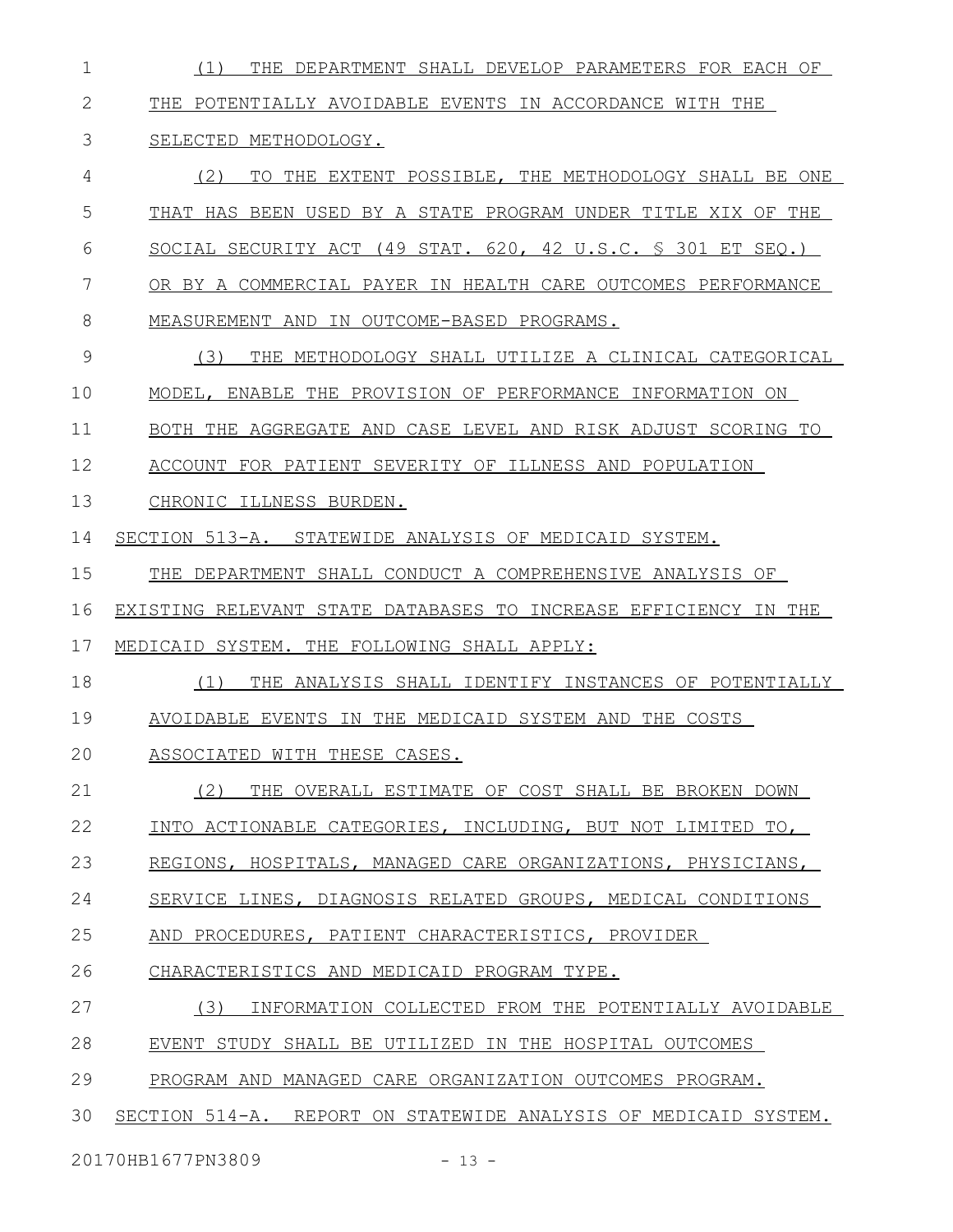| $\mathbf 1$ | (A) REPORT.--THE DEPARTMENT SHALL PROVIDE A REPORT ON THE        |
|-------------|------------------------------------------------------------------|
| 2           | COMPREHENSIVE ANALYSIS CONDUCTED UNDER SECTION 513-A TO THE      |
| 3           | GENERAL ASSEMBLY NO LATER THAN DECEMBER 31, 2019.                |
| 4           | (B)<br>RECOMMENDATIONS. -- THE REPORT SHALL INCLUDE              |
| 5           | RECOMMENDATIONS ON HOW HOSPITALS AND MANAGED CARE ORGANIZATIONS  |
| 6           | CAN IMPROVE EFFICIENCY AND OUTCOMES BY REDUCING UNNECESSARY      |
| 7           | SERVICES. THE DEPARTMENT SHALL ALIGN THE RECOMMENDATIONS WITH    |
| 8           | THE DEPARTMENT'S OBJECTIVES TO ADVANCE HIGH-VALUE CARE, IMPROVE  |
| 9           | POPULATION HEALTH, ENGAGE AND SUPPORT PROVIDERS AND ESTABLISH A  |
| 10          | SUSTAINABLE MEDICAID PROGRAM WITH PREDICTABLE COSTS.             |
| 11          | SUBARTICLE C                                                     |
| 12          | HOSPITAL OUTCOMES PROGRAM                                        |
| 13          | SECTION 521-A. PROCEDURE.                                        |
| 14          | THE HOSPITAL OUTCOMES PROGRAM SHALL:                             |
| 15          | TARGET REDUCTION OF POTENTIALLY AVOIDABLE<br>(1)                 |
| 16          | READMISSIONS AND COMPLICATIONS.                                  |
| 17          | (2)<br>APPLY TO EACH STATE ACUTE CARE HOSPITAL                   |
| 18          | PARTICIPATING IN THE MEDICAID PROGRAM, EXCEPT THAT PROGRAM       |
| 19          | ADJUSTMENTS MAY BE MADE FOR CERTAIN TYPES OF HOSPITALS.          |
| 20          | (3) ESTABLISH A PERFORMANCE REPORTING SYSTEM FOR                 |
| 21          | POTENTIALLY AVOIDABLE READMISSIONS AND COMPLICATIONS FOR         |
| 22          | HOSPITALS PARTICIPATING IN MEDICAID.                             |
| 23          | SECTION 522-A. HOSPITAL PERFORMANCE REPORTING.                   |
| 24          | THE DEPARTMENT SHALL DEVELOP AND MAINTAIN A REPORTING SYSTEM     |
| 25          | TO PROVIDE EACH HOSPITAL WITH REGULAR CONFIDENTIAL REPORTS       |
| 26          | REGARDING THE HOSPITAL'S PERFORMANCE WITH RESPECT TO POTENTIALLY |
| 27          | AVOIDABLE READMISSIONS AND POTENTIALLY AVOIDABLE COMPLICATIONS.  |
| 28          | THE DEPARTMENT SHALL:                                            |
| 29          | CONDUCT ONGOING ANALYSES OF EXISTING AND RELEVANT<br>(1)         |
| 30          | STATE CLAIMS DATABASES TO IDENTIFY INSTANCES OF POTENTIALLY      |
|             |                                                                  |

20170HB1677PN3809 - 14 -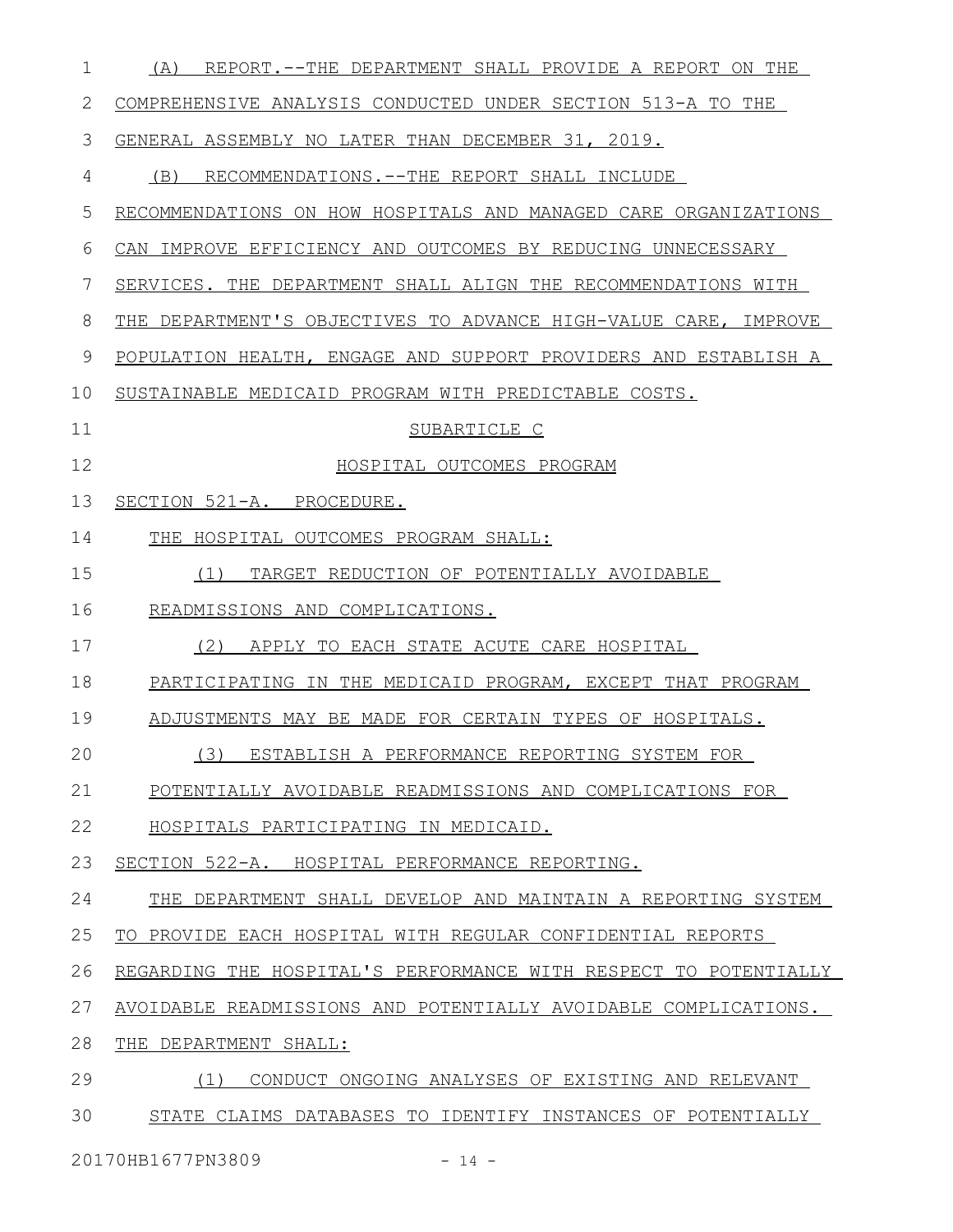- AVOIDABLE COMPLICATIONS AND READMISSIONS AND THE EXPENDITURES 1
- ASSOCIATED WITH THE CASES. 2
- (2) CREATE OR LOCATE STATEWIDE COMPLICATIONS AND 3
- READMISSIONS NORMS. 4
- (3) MEASURE ACTUAL-TO-EXPECTED HOSPITAL PERFORMANCE 5
- COMPARED TO STATEWIDE NORMS. 6
- (4) COMPARE HOSPITALS WITH THE HOSPITALS' PEERS USING RISK ADJUSTMENT PROCEDURES THAT ACCOUNT FOR THE SEVERITY OF 7 8
- ILLNESS OF EACH HOSPITAL'S PATIENTS. 9
- (5) DISTRIBUTE REPORTS TO HOSPITALS TO PROVIDE THEM WITH 10
- ACTIONABLE INFORMATION TO CREATE POLICIES, CONTRACTS AND 11
- PROGRAMS DESIGNED TO IMPROVE TARGET OUTCOMES. 12
- (6) FOSTER COLLABORATION AMONG HOSPITALS IN SHARING BEST 13
- PRACTICES. 14
- SECTION 523-A. HOSPITAL OUTCOMES INFORMATION SHARING. 15
- A HOSPITAL MAY SHARE THE INFORMATION CONTAINED IN THE OUTCOME 16
- PERFORMANCE REPORTS WITH PHYSICIANS AND OTHER HEALTH CARE 17
- PROVIDERS PROVIDING SERVICES AT THE HOSPITAL TO FOSTER 18
- COORDINATION AND COOPERATION IN THE HOSPITAL'S OUTCOME 19
- IMPROVEMENT AND EFFICIENCY INITIATIVES. 20
- SECTION 524-A. VALUE-BASED MODELS. 21
- AFTER THE IMPLEMENTATION OF THE REPORTING SYSTEM UNDER 22
- SECTION 522-A, THE DEPARTMENT SHALL EVALUATE VALUE-BASED MODELS 23
- THAT WILL SUPPORT HOSPITALS IN REDUCING RATES OF POTENTIALLY 24
- AVOIDABLE COMPLICATIONS AND READMISSIONS. 25
- SECTION 525-A. MEDICAID ENROLLED HOSPITAL CONTRACT. 26
- THE DEPARTMENT SHALL AMEND CONTRACTS ENTERED INTO OR RENEWED 27
- ON OR AFTER THE EFFECTIVE DATE OF THIS SECTION WITH THE 28
- DEPARTMENT'S MEDICAID ENROLLED HOSPITALS AS NECESSARY TO 29
- INCORPORATE THE HOSPITAL OUTCOMES PROGRAM. 30
- 20170HB1677PN3809 15 -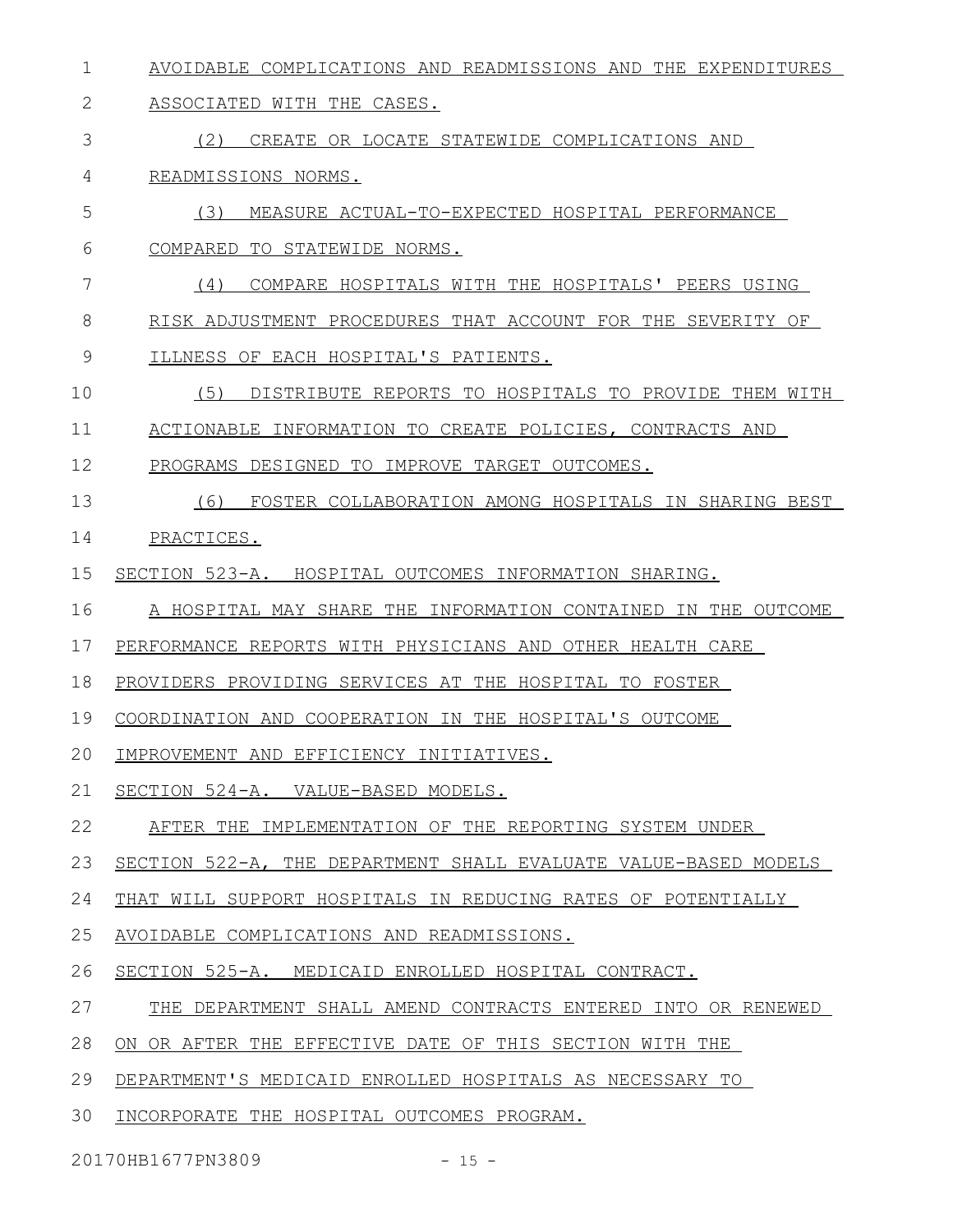| 1     | SECTION 526-A. PROGRESS REPORT ON HOSPITAL OUTCOMES PROGRAM.    |
|-------|-----------------------------------------------------------------|
| 2     | BY MARCH 1, 2020, AND EACH MARCH 1 THEREAFTER, THE DEPARTMENT   |
| 3     | SHALL PROVIDE A REPORT ON THE PROGRESS OF THE HOSPITAL OUTCOMES |
| 4     | PROGRAM TO THE GENERAL ASSEMBLY. THE REPORT SHALL CHART THE     |
| 5     | REDUCTIONS IN THE RATES OF POTENTIALLY AVOIDABLE COMPLICATIONS  |
| 6     | AND READMISSIONS AND THE IMPACT OF SUCH REDUCTIONS ON MEDICAID  |
| 7     | COSTS.                                                          |
| $8\,$ | SUBARTICLE D                                                    |
| 9     | MANAGED CARE ORGANIZATION OUTCOMES PROGRAM                      |
| 10    | SECTION 531-A. PROCEDURE.                                       |
| 11    | THE MANAGED CARE ORGANIZATION OUTCOMES PROGRAM SHALL:           |
| 12    | TARGET REDUCTION OF AVOIDABLE ADMISSIONS,<br>(1)                |
| 13    | READMISSIONS AND EMERGENCY VISITS.                              |
| 14    | (2)<br>APPLY TO EACH MANAGED CARE ORGANIZATION                  |
| 15    | PARTICIPATING IN THE MEDICAID PROGRAM.                          |
| 16    | (3)<br>ESTABLISH A PERFORMANCE REPORTING SYSTEM FOR             |
| 17    | POTENTIALLY AVOIDABLE ADMISSIONS, READMISSIONS AND EMERGENCY    |
| 18    | VISITS FOR MANAGED CARE ORGANIZATIONS PARTICIPATING IN          |
| 19    | MEDICAID MANAGED CARE.                                          |
| 20    | (4) ACCOUNT FOR THE DIVERSE MEDICALLY COMPLEX                   |
| 21    | POPULATIONS.                                                    |
| 22    | SECTION 532-A. MANAGED CARE ORGANIZATION PERFORMANCE REPORTING. |
| 23    | THE DEPARTMENT SHALL DEVELOP AND MAINTAIN A REPORTING SYSTEM    |
| 24    | TO PROVIDE EACH MANAGED CARE ORGANIZATION WITH REGULAR          |
| 25    | CONFIDENTIAL REPORTS REGARDING THE MANAGED CARE ORGANIZATION'S  |
| 26    | PERFORMANCE WITH RESPECT TO POTENTIALLY AVOIDABLE ADMISSIONS,   |
| 27    | READMISSIONS AND EMERGENCY VISITS. THE DEPARTMENT SHALL:        |
| 28    | (1)<br>CONDUCT ONGOING ANALYSES OF EXISTING AND RELEVANT        |
| 29    | STATE CLAIMS DATABASES TO IDENTIFY INSTANCES OF POTENTIALLY     |
| 30    | AVOIDABLE ADMISSIONS, READMISSIONS AND EMERGENCY VISITS WITH    |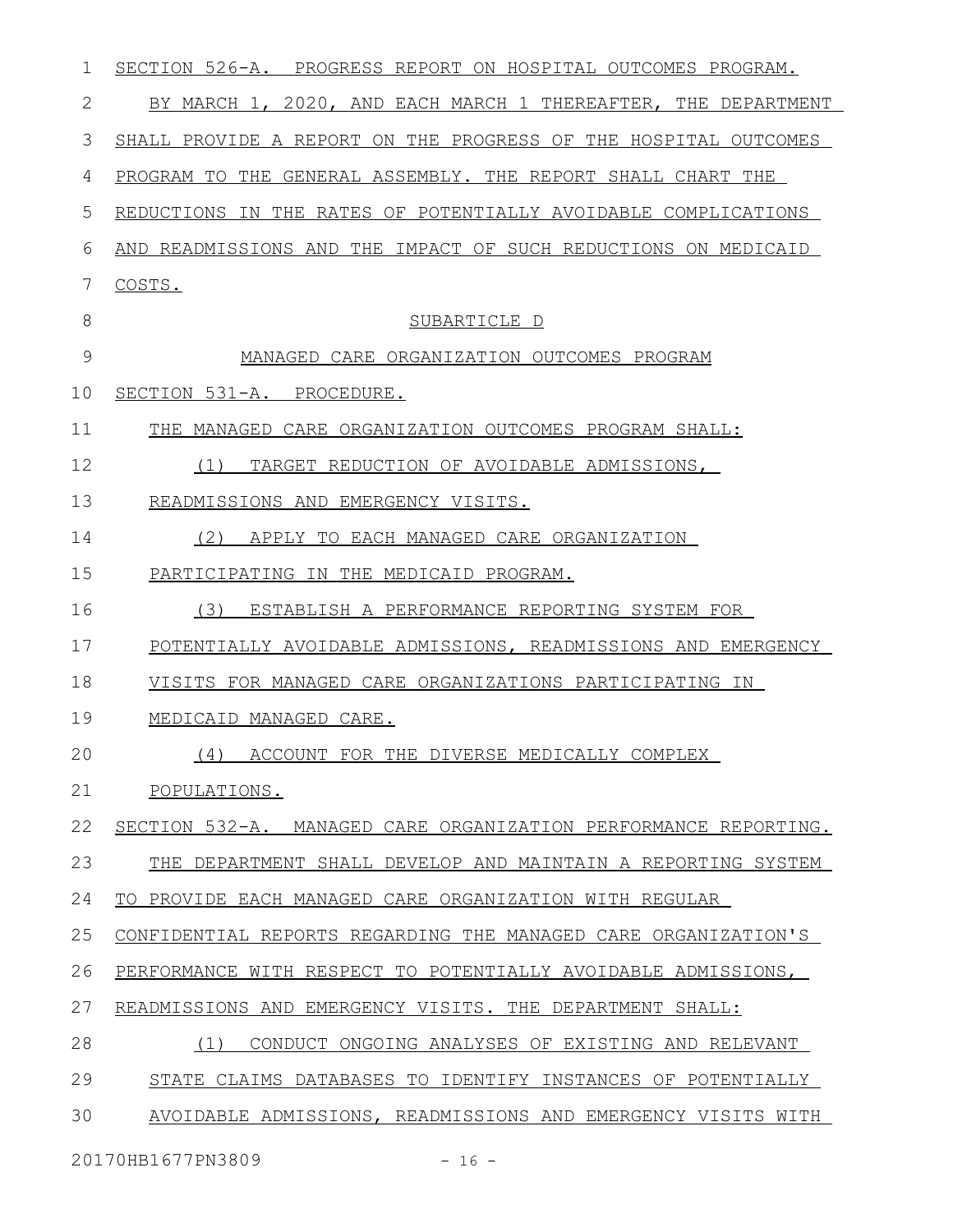| 1  | POTENTIAL EXCESS EXPENDITURES ASSOCIATED WITH THE CASES.        |
|----|-----------------------------------------------------------------|
| 2  | (2)<br>CREATE OR LOCATE STATEWIDE NORMS FOR ADMISSIONS,         |
| 3  | READMISSIONS AND EMERGENCY VISITS.                              |
| 4  | (3)<br>MEASURE ACTUAL-TO-EXPECTED MANAGED CARE ORGANIZATION     |
| 5  | PERFORMANCE COMPARED TO STATEWIDE NORMS.                        |
| 6  | (4)<br>COMPARE MANAGED CARE ORGANIZATIONS WITH THE MANAGED      |
| 7  | CARE ORGANIZATIONS' PEERS USING RISK ADJUSTMENT PROCEDURES      |
| 8  | THAT ACCOUNT FOR THE CHRONIC ILLNESS BURDEN OF EACH PLAN'S      |
| 9  | ENROLLEES.                                                      |
| 10 | (5)<br>DISTRIBUTE REPORTS TO MANAGED CARE ORGANIZATIONS TO      |
| 11 | PROVIDE THE MANAGED CARE ORGANIZATIONS WITH ACTIONABLE          |
| 12 | INFORMATION TO CREATE POLICIES, CONTRACTS AND PROGRAMS          |
| 13 | DESIGNED TO<br>IMPROVE TARGET OUTCOMES.                         |
| 14 | SECTION 533-A. MANAGED CARE ORGANIZATION OUTCOMES INFORMATION   |
| 15 | SHARING.                                                        |
| 16 | A MANAGED CARE ORGANIZATION MAY SHARE THE INFORMATION           |
| 17 | CONTAINED IN THE OUTCOME PERFORMANCE REPORTS WITH THE MANAGED   |
| 18 | CARE ORGANIZATION'S PARTICIPATING PROVIDERS TO FOSTER           |
| 19 | COORDINATION AND COOPERATION IN THE MANAGED CARE ORGANIZATION'S |
| 20 | OUTCOME IMPROVEMENT AND EFFICIENCY INITIATIVES.                 |
| 21 | SECTION 534-A. VALUE-BASED MODELS.                              |
| 22 | AFTER THE IMPLEMENTATION OF THE REPORTING SYSTEM UNDER          |
| 23 | SECTION 532-A, THE DEPARTMENT SHALL EVALUATE VALUE-BASED MODELS |
| 24 | THAT WILL SUPPORT MANAGED CARE ORGANIZATIONS IN REDUCING RATES  |
| 25 | OF POTENTIALLY AVOIDABLE ADMISSIONS, READMISSIONS AND EMERGENCY |
| 26 | VISITS.                                                         |
| 27 | SECTION 535-A. MANAGED CARE ORGANIZATION MEDICAID CONTRACTS.    |
| 28 | THE DEPARTMENT SHALL AMEND CONTRACTS ENTERED INTO OR RENEWED    |
| 29 | ON OR AFTER THE EFFECTIVE DATE OF THIS SECTION WITH THE         |
| 30 | DEPARTMENT'S PARTICIPATING MANAGED CARE ORGANIZATIONS AS        |

20170HB1677PN3809 - 17 -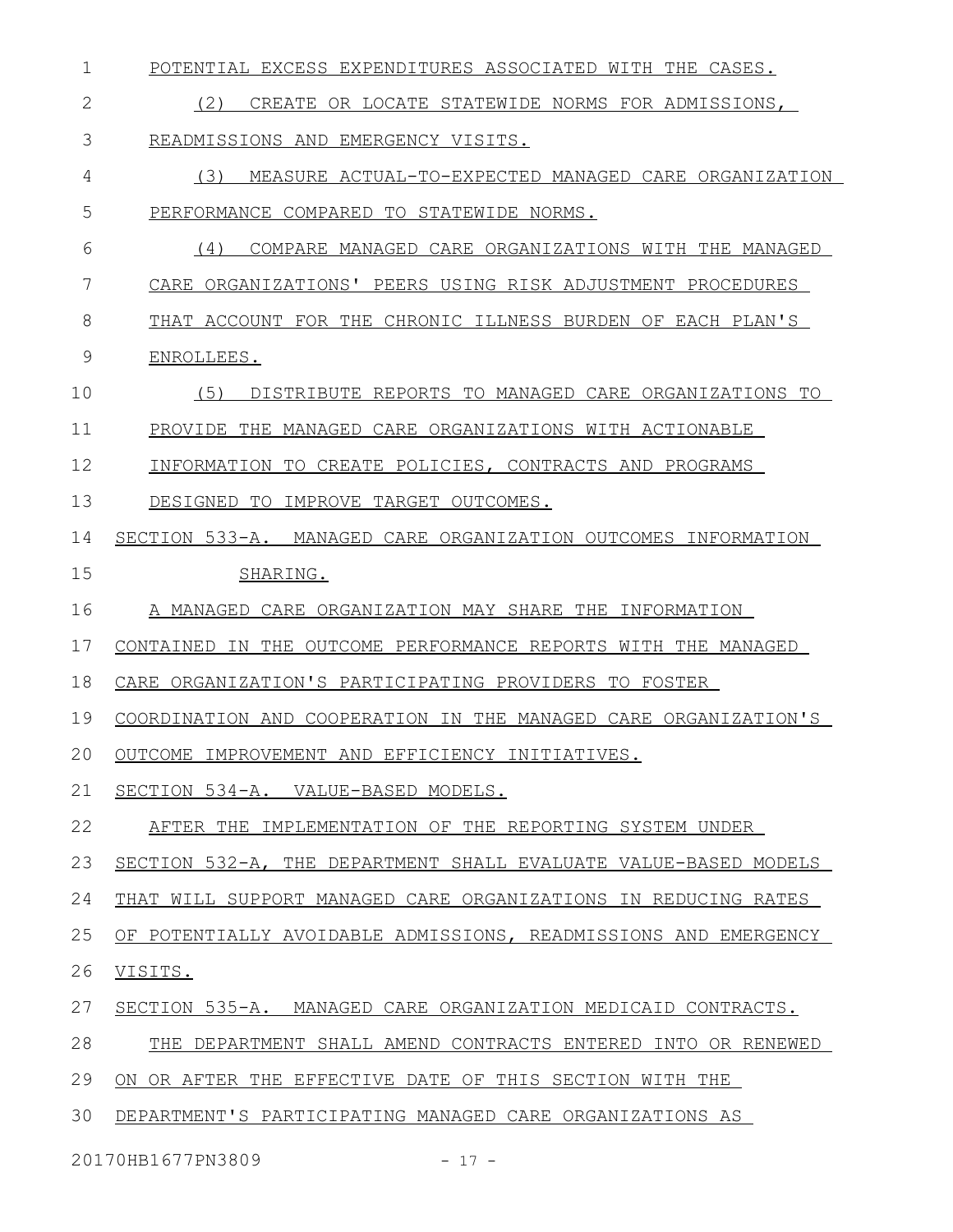| $\mathbf 1$ | NECESSARY TO INCORPORATE THE MANAGED CARE ORGANIZATION OUTCOMES      |
|-------------|----------------------------------------------------------------------|
| 2           | PROGRAM.                                                             |
| 3           | SECTION 536-A. PROGRESS REPORT ON MANAGED CARE ORGANIZATION          |
| 4           | OUTCOMES PROGRAM.                                                    |
| 5           | BY MARCH 1, 2020, AND EACH MARCH 1 THEREAFTER, THE DEPARTMENT        |
| 6           | SHALL PROVIDE A REPORT ON THE PROGRESS OF THE MANAGED CARE           |
| 7           | ORGANIZATION OUTCOMES PROGRAM TO THE GENERAL ASSEMBLY. THE           |
| 8           | REPORT SHALL CHART THE REDUCTIONS IN THE RATES OF POTENTIALLY        |
| 9           | AVOIDABLE COMPLICATIONS, READMISSIONS AND EMERGENCY ROOM VISITS      |
| 10          | AND THE IMPACT OF SUCH REDUCTIONS ON MEDICAID COSTS.                 |
| 11          | SECTION 3.2.<br>THE ACT IS AMENDED BY ADDING A SECTION TO READ:      |
| 12          | SECTION 602. LIFE PROGRAM.-- (A)<br>INFORMATIONAL MATERIALS AND      |
| 13          | DEPARTMENT<br>CORRESPONDENCE USED BY THE DEPARTMENT TO EDUCATE<br>OR |
| 14          | NOTIFY AN ELIGIBLE INDIVIDUAL ABOUT LONG-TERM CARE SERVICES AND      |
| 15          | INCLUDING AN INDIVIDUAL'S RIGHTS, RESPONSIBILITIES AND<br>SUPPORTS,  |
| 16          | CHOICE OF MANAGED CARE ORGANIZATION TO COVER LONG-TERM CARE          |
| 17          | SERVICES AND SUPPORTS, SHALL INCLUDE THE FOLLOWING:                  |
| 18          | (1)<br>A DESCRIPTION OF THE LIFE PROGRAM.                            |
| 19          | (2)<br>A STATEMENT THAT AN ELIGIBLE INDIVIDUAL HAS THE OPTION        |
| 20          | TO ENROLL IN THE LIFE PROGRAM OR A MANAGED CARE ORGANIZATION         |
| 21          | UNDER THE COMMUNITY HEALTH CHOICES PROGRAM.                          |
| 22          | (3)<br>CONTACT INFORMATION FOR LIFE PROVIDERS.                       |
| 23          | THE DEPARTMENT SHALL CONTINUE TO PROVIDE TRAINING TO THE<br>(B)      |
| 24          | INDEPENDENT ENROLLMENT BROKER ON THE LIFE PROGRAM THROUGH THE        |
| 25          | INDEPENDENT ENROLLMENT BROKER LIFE MODULE TO BETTER EDUCATE THE      |
| 26          | INDEPENDENT ENROLLMENT BROKER.                                       |
| 27          | (C)<br>AT THE END OF EACH QUARTER, THE DEPARTMENT SHALL ISSUE A      |
| 28          | REPORT THAT TRACKS BY COUNTY THE ENROLLMENT OF ELIGIBLE              |
| 29          | INDIVIDUALS IN LONG-TERM CARE SERVICE PROGRAMS, INCLUDING            |
| 30          | MANAGED CARE ORGANIZATIONS AND LIFE PROGRAMS.                        |

20170HB1677PN3809 - 18 -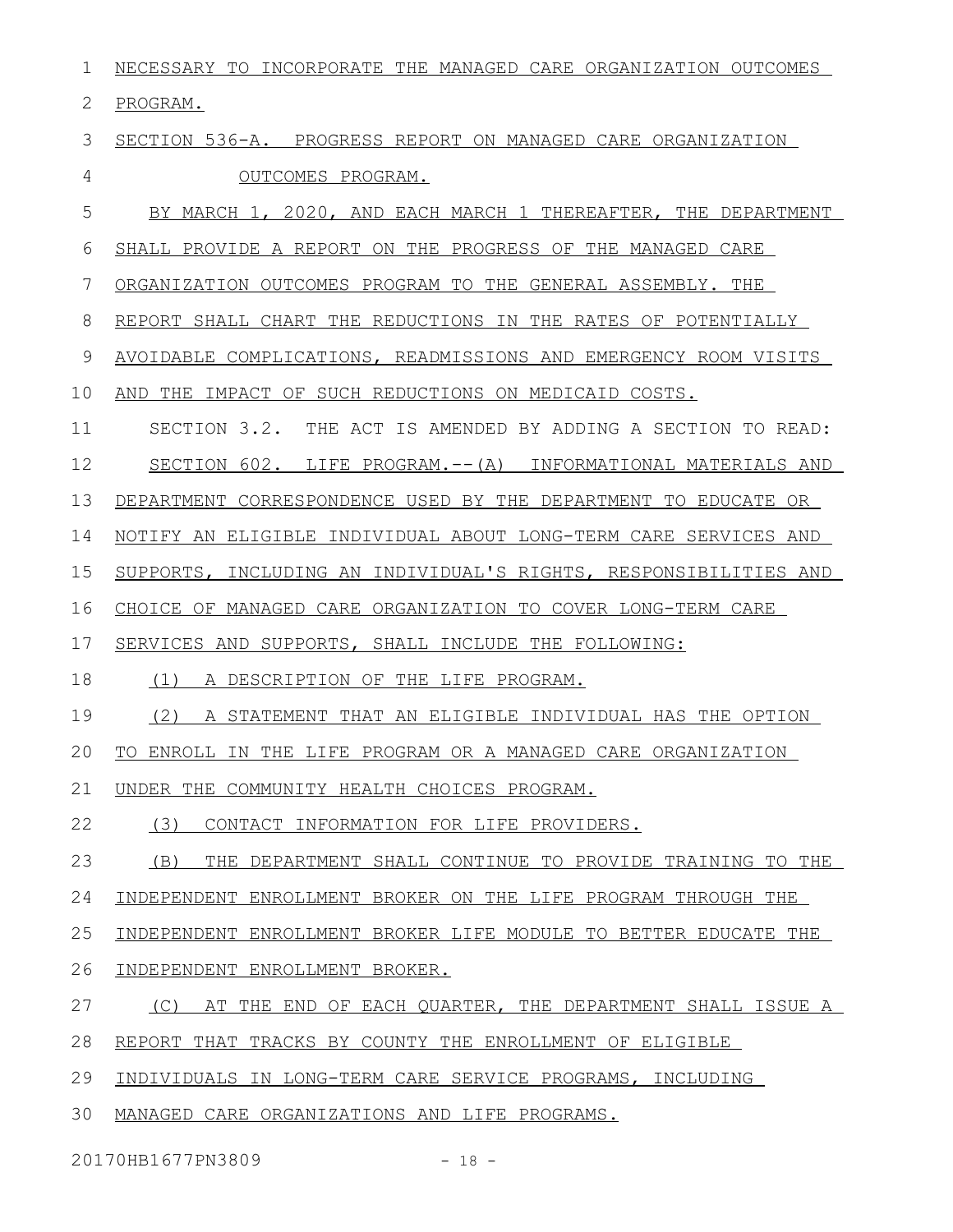(D) AS USED IN THIS SECTION, THE FOLLOWING WORDS AND PHRASES SHALL HAVE THE MEANINGS GIVEN TO THEM IN THIS SUBSECTION UNLESS THE CONTEXT CLEARLY INDICATES OTHERWISE: "ELIGIBLE INDIVIDUAL." AN INDIVIDUAL, AGE 55 OR OLDER, WHO IS A RESIDENT OF THIS COMMONWEALTH AND WHO REQUIRES LONG-TERM SERVICES OR SUPPORTS IN ORDER TO REMAIN LIVING IN THE COMMUNITY AND NOT IN A NURSING FACILITY. "INDEPENDENT ENROLLMENT BROKER." A CONTRACTED STATEWIDE ENTITY THAT FACILITATES THE ELIGIBILITY AND ENROLLMENT PROCESS FOR INDIVIDUALS SEEKING HOME AND COMMUNITY-BASED SERVICES AND WORKS WITH SERVICE COORDINATION PROVIDERS TO RESPOND TO PARTICIPANTS' NEEDS. "LIFE PROGRAM." A PROGRAM WHICH IS A MANAGED CARE PROGRAM THAT PROVIDES ALL-INCLUSIVE CARE FOR ELDERLY INDIVIDUALS IN THIS COMMONWEALTH AS ESTABLISHED IN ACCORDANCE WITH 42 CFR PT. 460 (RELATING TO PROGRAMS OF ALL-INCLUSIVE CARE FOR THE ELDERLY (PACE)). SECTION 4. SECTION 704.3(A) OF THE ACT IS AMENDED TO READ: SECTION 704.3. PROVIDER SUBMISSIONS.--(A) [FOR FISCAL YEARS 2013-2014, 2014-2015, 2015-2016 AND 2016-2017, A] A PROVIDER SHALL SUBMIT DOCUMENTATION OF ITS COSTS OF PROVIDING SERVICES; AND THE DEPARTMENT SHALL USE SUCH DOCUMENTATION, TO THE EXTENT 22 NECESSARY, TO SUPPORT THE DEPARTMENT'S CLAIM FOR FEDERAL FUNDING AND FOR STATE REIMBURSEMENT FOR ALLOWABLE DIRECT AND INDIRECT COSTS INCURRED IN THE PROVISION OF OUT-OF-HOME PLACEMENT SERVICES. THE DEPARTMENT MAY INCLUDE COMPONENTS OF THE RECOMMENDATIONS OF THE RATE METHODOLOGY TASK FORCE ESTABLISHED UNDER THIS SECTION AS PART OF THE PROVIDER DOCUMENTATION TO 28 29 ENSURE FEDERAL REIMBURSEMENT. \* \* \* 301 2 3 4 5 6 7 8 9 10 11 12 13 14 15 16 17 18 19 20 21 23 24 25 26 27

20170HB1677PN3809 - 19 -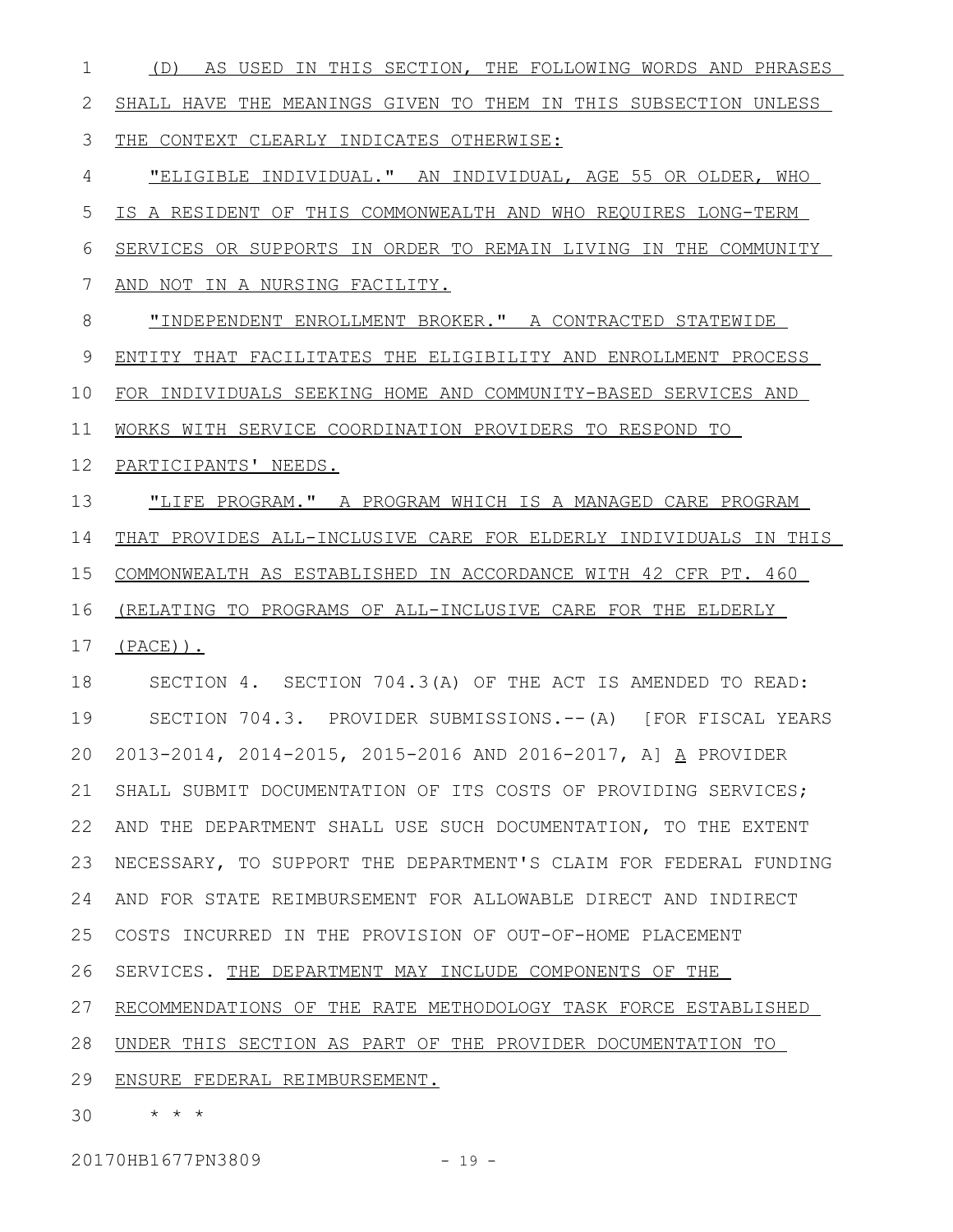SECTION 5. THE DEFINITION OF "NET INPATIENT REVENUE" IN SECTION 801-G OF THE ACT IS AMENDED AND THE SECTION IS AMENDED BY ADDING A DEFINITION TO READ: 1 2 3

SECTION 801-G. DEFINITIONS. 4

THE FOLLOWING WORDS AND PHRASES WHEN USED IN THIS ARTICLE SHALL HAVE THE MEANINGS GIVEN TO THEM IN THIS SECTION UNLESS THE CONTEXT CLEARLY INDICATES OTHERWISE: 5 6 7

\* \* \* 8

"NET INPATIENT REVENUE." GROSS CHARGES FOR FACILITIES FOR 10 INPATIENT SERVICES LESS ANY DEDUCTED AMOUNTS FOR BAD DEBT EXPENSE, CHARITY CARE EXPENSE AND CONTRACTUAL ALLOWANCES AS REPORTED ON FORMS SPECIFIED BY THE DEPARTMENT AND: 9 11 12

(1) AS IDENTIFIED IN THE HOSPITAL'S RECORDS FOR THE STATE FISCAL YEAR COMMENCING JULY 1, [2010] 2014, OR SUCH LATER STATE FISCAL YEAR, AS MAY BE SPECIFIED BY THE DEPARTMENT FOR USE IN DETERMINING AN ANNUAL ASSESSMENT AMOUNT OWED ON OR AFTER JULY 1, [2016] 2018; OR 13 14 15 16 17

(2) AS IDENTIFIED IN THE HOSPITAL'S RECORDS FOR THE MOST RECENT STATE FISCAL YEAR, OR PART THEREOF, IF AMOUNTS ARE NOT AVAILABLE UNDER PARAGRAPH (1). 18 19 20

"NET OUTPATIENT REVENUE." GROSS CHARGES FOR FACILITIES FOR 21

OUTPATIENT SERVICES LESS ANY DEDUCTED AMOUNTS FOR BAD DEBT 22

EXPENSE, CHARITY CARE EXPENSE AND CONTRACTUAL ALLOWANCES AS 23

REPORTED ON FORMS SPECIFIED BY THE DEPARTMENT AND: 24

(1) AS IDENTIFIED IN THE HOSPITAL'S RECORDS FOR THE STATE FISCAL YEAR COMMENCING JULY 1, 2014, OR A LATER STATE FISCAL YEAR, AS MAY BE SPECIFIED BY THE DEPARTMENT FOR USE IN DETERMINING AN ANNUAL ASSESSMENT AMOUNT OWED ON OR AFTER JULY 1, 2018; OR 25 26 27 28 29

(2) AS IDENTIFIED IN THE HOSPITAL'S RECORDS FOR THE MOST 30

20170HB1677PN3809 - 20 -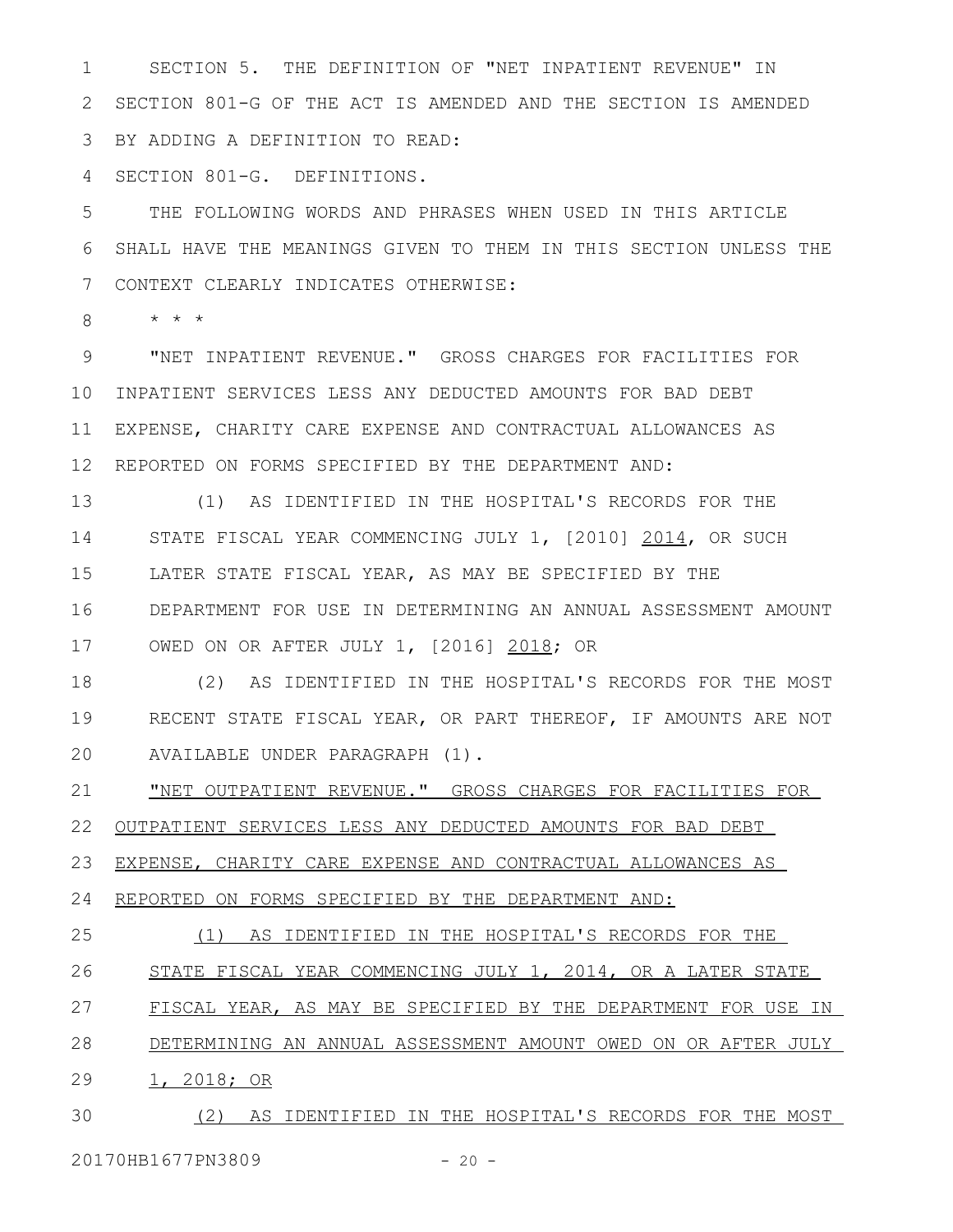RECENT STATE FISCAL YEAR, OR PART THEREOF, IF AMOUNTS ARE NOT AVAILABLE UNDER PARAGRAPH (1). \* \* \* SECTION 6. SECTION 803-G(B), (C) AND (C.1) OF THE ACT ARE AMENDED AND THE SECTION IS AMENDED BY ADDING A SUBSECTION TO READ: SECTION 803-G. IMPLEMENTATION. \* \* \* (B) ASSESSMENT PERCENTAGE.--SUBJECT TO SUBSECTION (C), EACH 10 COVERED HOSPITAL SHALL BE ASSESSED AS FOLLOWS: (1) FOR FISCAL YEAR 2010-2011, EACH COVERED HOSPITAL SHALL BE ASSESSED AN AMOUNT EQUAL TO 2.69% OF THE NET INPATIENT REVENUE OF THE COVERED HOSPITAL; (2) FOR FISCAL YEARS 2011-2012, 2012-2013, 2013-2014 AND 2014-2015, AN AMOUNT EQUAL TO 3.22% OF THE NET INPATIENT REVENUE OF THE COVERED HOSPITAL; [AND] (3) FOR FISCAL YEARS 2015-2016, 2016-2017 AND 2017-2018, AN AMOUNT EQUAL TO 3.71% OF THE NET INPATIENT REVENUE OF THE COVERED HOSPITAL[.]; (4) FOR FISCAL YEAR 2018-2019, AN AMOUNT EQUAL TO 2.98% OF THE NET INPATIENT REVENUE OF THE COVERED HOSPITAL AND 1.55% OF THE NET OUTPATIENT REVENUE OF THE COVERED HOSPITAL; AND (5) FOR FISCAL YEARS 2019-2020, 2020-2021, 2021-2022 AND 2022-2023, AN AMOUNT EQUAL TO 3.32% OF THE NET INPATIENT REVENUE OF THE COVERED HOSPITAL AND 1.73% OF THE NET OUTPATIENT REVENUE OF THE COVERED HOSPITAL. (C) ADJUSTMENTS TO ASSESSMENT PERCENTAGE.--THE SECRETARY MAY ADJUST THE ASSESSMENT PERCENTAGE SPECIFIED IN SUBSECTION (B) FOR ALL OR PART OF THE FISCAL YEAR FOR INPATIENT SERVICES, 301 2 3 4 5 6 7 8 9 11 12 13 14 15 16 17 18 19 20 21 22 23 24 25 26 27 28 29

20170HB1677PN3809 - 21 -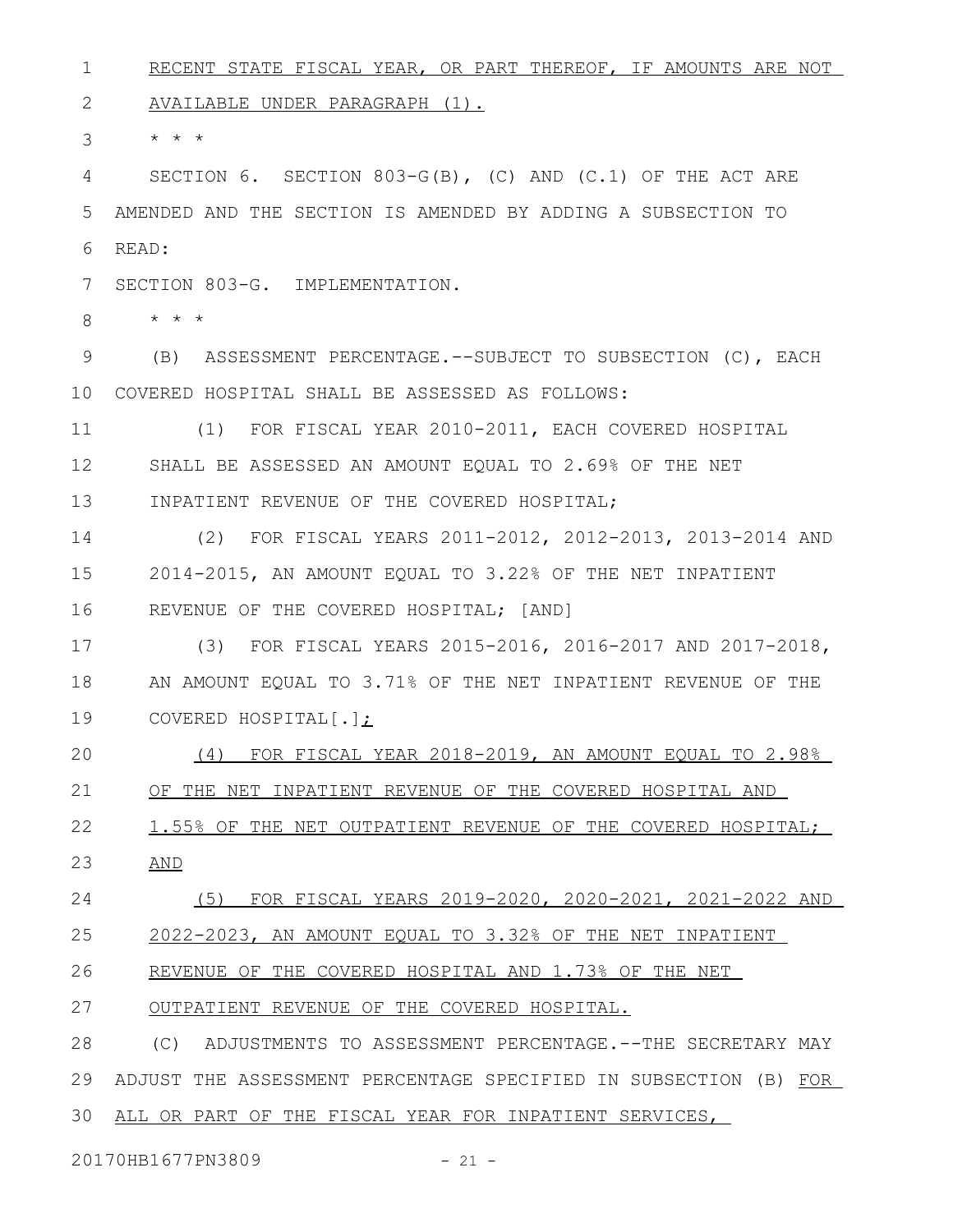OUTPATIENT SERVICES OR BOTH, PROVIDED THAT, BEFORE IMPLEMENTING AN ADJUSTMENT, THE SECRETARY SHALL PUBLISH A NOTICE IN THE PENNSYLVANIA BULLETIN THAT SPECIFIES THE PROPOSED ASSESSMENT PERCENTAGE AND IDENTIFIES THE AGGREGATE IMPACT ON COVERED HOSPITALS SUBJECT TO THE ASSESSMENT. INTERESTED PARTIES SHALL HAVE 30 DAYS IN WHICH TO SUBMIT COMMENTS TO THE SECRETARY. UPON EXPIRATION OF THE 30-DAY COMMENT PERIOD, THE SECRETARY, AFTER CONSIDERATION OF THE COMMENTS, SHALL PUBLISH A SECOND NOTICE IN THE PENNSYLVANIA BULLETIN ANNOUNCING THE ASSESSMENT PERCENTAGE. (C.1) REBASING NET INPATIENT REVENUE AMOUNTS.--FOR PURPOSES OF CALCULATING THE ANNUAL ASSESSMENT AMOUNT OWED [ON OR AFTER JULY 1, 2016] FOR FISCAL YEARS 2016-2017 AND 2017-2018, THE SECRETARY MAY REQUIRE THE USE OF NET INPATIENT REVENUE AMOUNTS AS IDENTIFIED IN THE RECORDS OF COVERED HOSPITALS FOR A STATE FISCAL YEAR COMMENCING ON OR AFTER JULY 1, 2011. IF THE SECRETARY DECIDES THAT THE NET INPATIENT REVENUE AMOUNTS SHOULD BE REBASED, THE SECRETARY SHALL PUBLISH A NOTICE IN THE PENNSYLVANIA BULLETIN SPECIFYING THE STATE FISCAL YEAR FOR WHICH THE NET INPATIENT REVENUE AMOUNTS WILL BE USED AT LEAST 30 DAYS PRIOR TO THE DATE ON WHICH AN ASSESSMENT AMOUNT CALCULATED WITH THOSE REBASED AMOUNTS IS DUE TO BE PAID TO THE DEPARTMENT. (C.2) REBASING NET INPATIENT AND NET OUTPATIENT REVENUE AMOUNTS.--FOR PURPOSES OF CALCULATING THE ANNUAL ASSESSMENT AMOUNT OWED ON OR AFTER JULY 1, 2018, THE SECRETARY MAY REQUIRE THE USE OF NET INPATIENT REVENUE AND NET OUTPATIENT REVENUE AMOUNTS AS IDENTIFIED IN THE RECORDS OF COVERED HOSPITALS FOR A STATE FISCAL YEAR COMMENCING ON OR AFTER JULY 1, 2015. IF THE 28 SECRETARY DECIDES THAT THE NET INPATIENT AND NET OUTPATIENT 29 REVENUE AMOUNTS SHOULD BE BASED ON A STATE FISCAL YEAR 30 COMMENCING ON OR AFTER JULY 1, 2015, THE SECRETARY SHALL 1 2 3 4 5 6 7 8 9 10 11 12 13 14 15 16 17 18 19 20 21 22 23 24 25 26 27

20170HB1677PN3809 - 22 -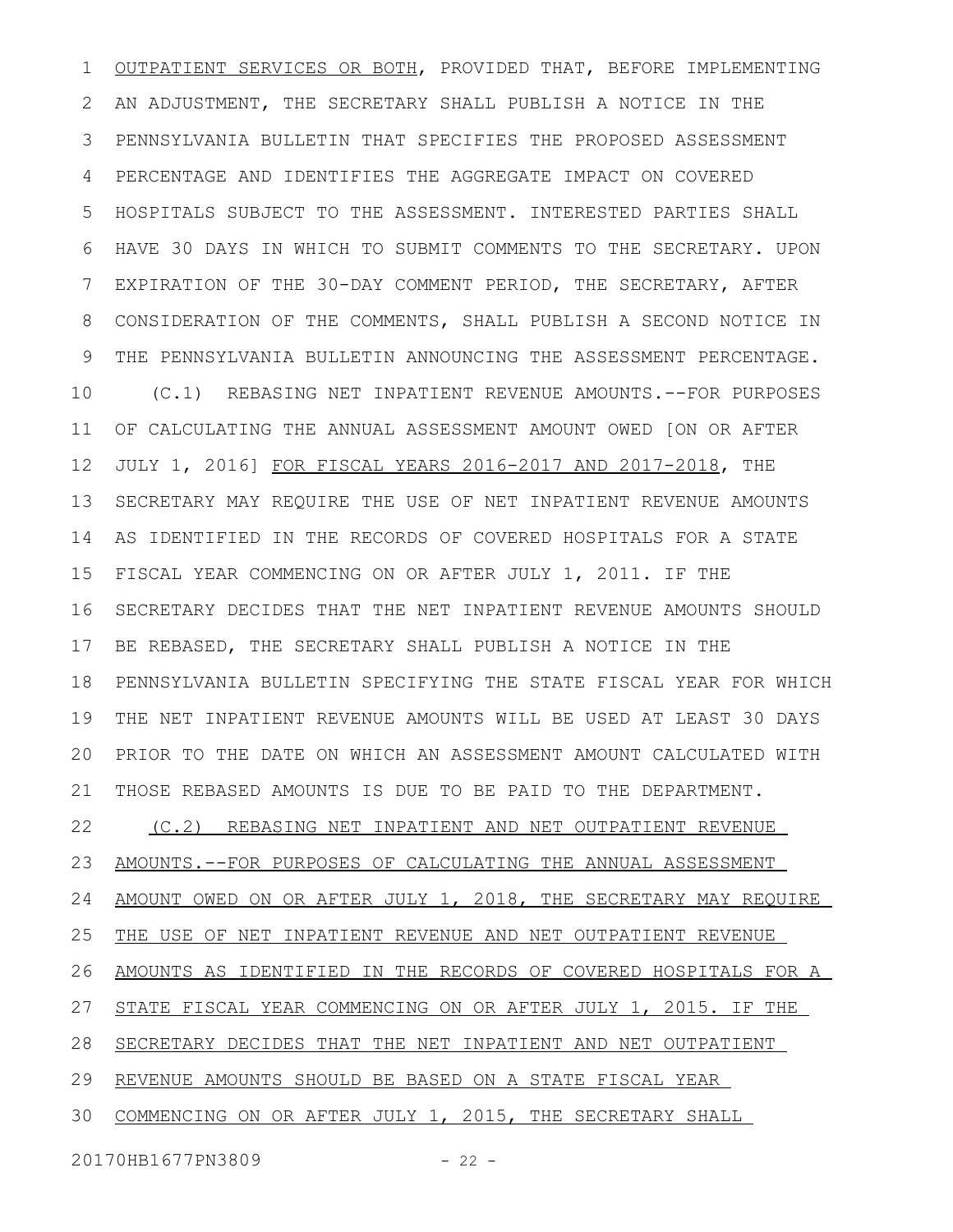TRANSMIT A NOTICE TO THE LEGISLATIVE REFERENCE BUREAU FOR PUBLICATION IN THE PENNSYLVANIA BULLETIN SPECIFYING THE STATE FISCAL YEAR FOR WHICH THE NET INPATIENT AND NET OUTPATIENT REVENUE AMOUNTS WILL BE USED AT LEAST 30 DAYS PRIOR TO THE DATE ON WHICH AN ASSESSMENT AMOUNT CALCULATED WITH THE REBASED AMOUNTS IS DUE TO BE PAID TO THE DEPARTMENT. \* \* \* SECTION 7. SECTIONS 804-G(A),  $(A.1)$ ,  $(A.3)$ ,  $(C)$  AND  $(D)$ , 805-G(B) AND 815-G OF THE ACT ARE AMENDED TO READ: 10 SECTION 804-G. ADMINISTRATION. (A) CALCULATION AND NOTICE OF ASSESSMENT AMOUNT.--USING THE ASSESSMENT PERCENTAGE ESTABLISHED UNDER SECTION 803-G AND 13 COVERED HOSPITALS' NET INPATIENT REVENUE FOR FISCAL YEARS COMMENCING PRIOR TO JULY 1, 2018, OR COVERED HOSPITALS' NET INPATIENT REVENUE AND NET OUTPATIENT REVENUE FOR FISCAL YEARS COMMENCING ON OR AFTER JULY 1, 2018, THE DEPARTMENT SHALL CALCULATE AND NOTIFY EACH COVERED HOSPITAL OF THE ASSESSMENT 17 AMOUNT OWED FOR THE FISCAL YEAR. NOTIFICATION PURSUANT TO THIS SUBSECTION MAY BE MADE IN WRITING OR ELECTRONICALLY AT THE 20 DISCRETION OF THE DEPARTMENT. (A.1) CALCULATION OF ASSESSMENT WITH CHANGES OF OWNERSHIP.-- (1) IF A SINGLE COVERED HOSPITAL CHANGES OWNERSHIP OR CONTROL, THE DEPARTMENT WILL CONTINUE TO CALCULATE THE ASSESSMENT AMOUNT USING [THE HOSPITAL'S NET INPATIENT REVENUE FOR]: (I) THE HOSPITAL'S NET INPATIENT REVENUE FOR STATE FISCAL YEAR 2010-2011 IF THE CHANGE OF OWNERSHIP OCCURS BEFORE JULY 1, 2018; 1 2 3 4 5 6 7 8 9 11 12 14 15 16 18 19 21 22 23 24 25 26 27 28

(II) [FOR A CHANGE ON OR AFTER JULY 1, 2016, THE LATER STATE FISCAL YEAR, IF ANY,] THE HOSPITAL'S NET 29 30

20170HB1677PN3809 - 23 -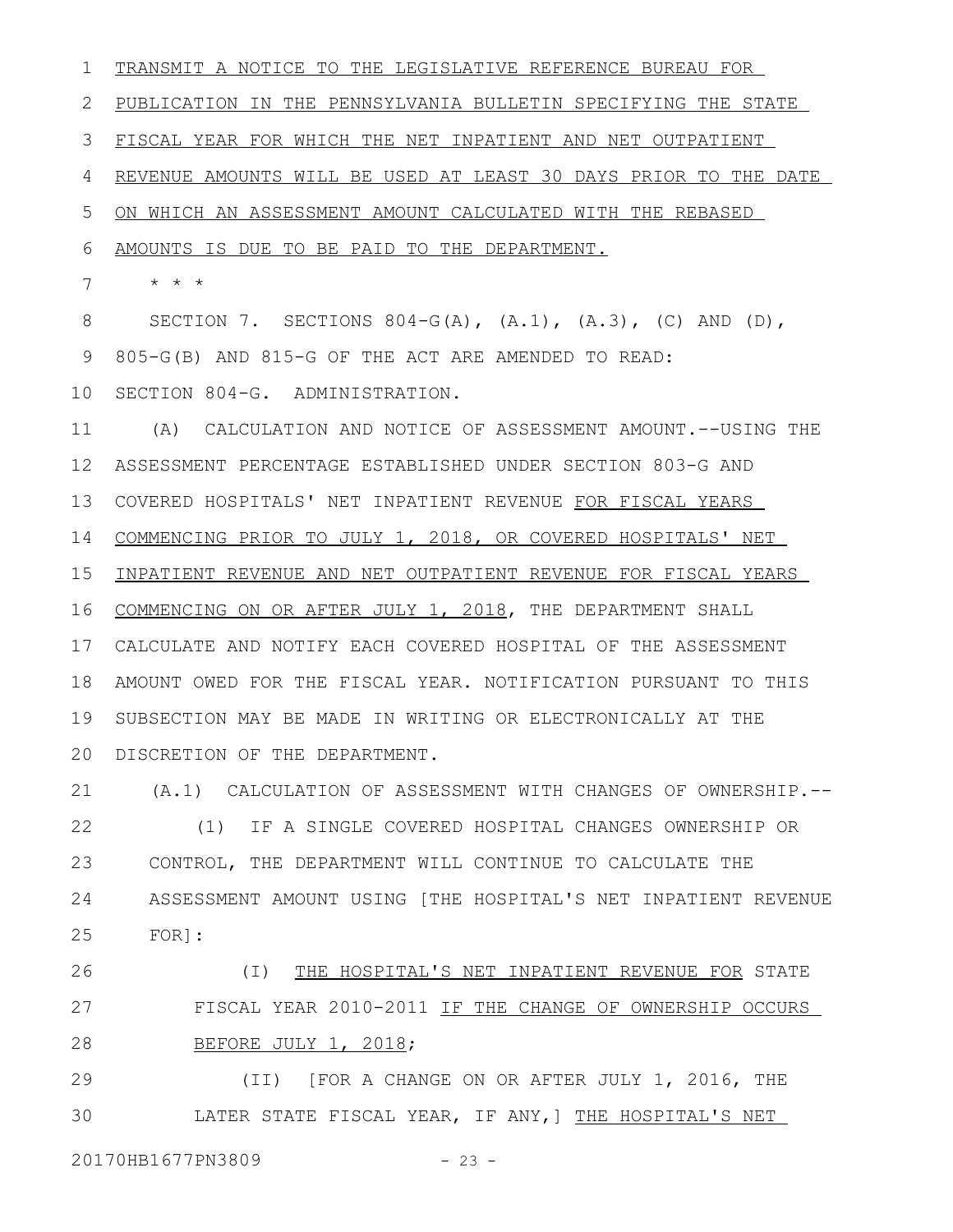INPATIENT REVENUE AND NET OUTPATIENT REVENUE AMOUNTS FOR STATE FISCAL YEAR 2014-2015, OR A LATER FISCAL YEAR THAT HAS BEEN SPECIFIED BY THE SECRETARY FOR USE IN DETERMINING THE ASSESSMENT AMOUNTS DUE FOR THE FISCAL YEAR IN WHICH THE CHANGE OCCURS, IF THE CHANGE OF OWNERSHIP OCCURS ON OR AFTER JULY 1, 2018; OR 1 2 3 4 5 6

(III) THE HOSPITAL'S NET INPATIENT REVENUE AND NET OUTPATIENT REVENUE AMOUNTS FOR THE MOST RECENT STATE FISCAL YEAR, OR PART THEREOF, IF THE NET INPATIENT REVENUE AND NET OUTPATIENT REVENUE AMOUNTS SPECIFIED IN [SUBPARAGRAPHS (I) AND (II) ARE] SUBPARAGRAPH (II) IS NOT AVAILABLE. THE COVERED HOSPITAL IS LIABLE FOR ANY OUTSTANDING ASSESSMENT AMOUNTS, INCLUDING OUTSTANDING AMOUNTS RELATED TO PERIODS PRIOR TO THE CHANGE OF OWNERSHIP OR CONTROL. 7 8 9 10 11 12 13 14 15

(2) IF TWO OR MORE HOSPITALS MERGE OR CONSOLIDATE INTO A SINGLE COVERED HOSPITAL AS A RESULT OF A CHANGE IN OWNERSHIP OR CONTROL, THE DEPARTMENT WILL CALCULATE THE ASSESSMENT AMOUNT OWED BY THE SINGLE COVERED HOSPITAL RESULTING FROM THE MERGER OR CONSOLIDATION USING [THE MERGED OR CONSOLIDATED HOSPITALS' COMBINED NET INPATIENT REVENUE FOR]: 16 17 18 19 20 21

(I) THE MERGED OR CONSOLIDATED HOSPITALS' COMBINED NET INPATIENT REVENUE FOR STATE FISCAL YEAR 2010-2011 IF THE MERGER OR CONSOLIDATION OCCURS BEFORE JULY 1, 2018; 22 23 24

(II) [FOR A MERGER OR CONSOLIDATION ON OR AFTER JULY 1, 2016, THE LATER STATE FISCAL YEAR, IF ANY,] THE MERGED OR CONSOLIDATED HOSPITALS' COMBINED NET INPATIENT REVENUE AND NET OUTPATIENT REVENUE AMOUNTS FOR STATE FISCAL YEAR 2014-2015 OR A LATER FISCAL YEAR THAT HAS BEEN SPECIFIED BY THE SECRETARY FOR USE IN DETERMINING THE ASSESSMENT 25 26 27 28 29 30

20170HB1677PN3809 - 24 -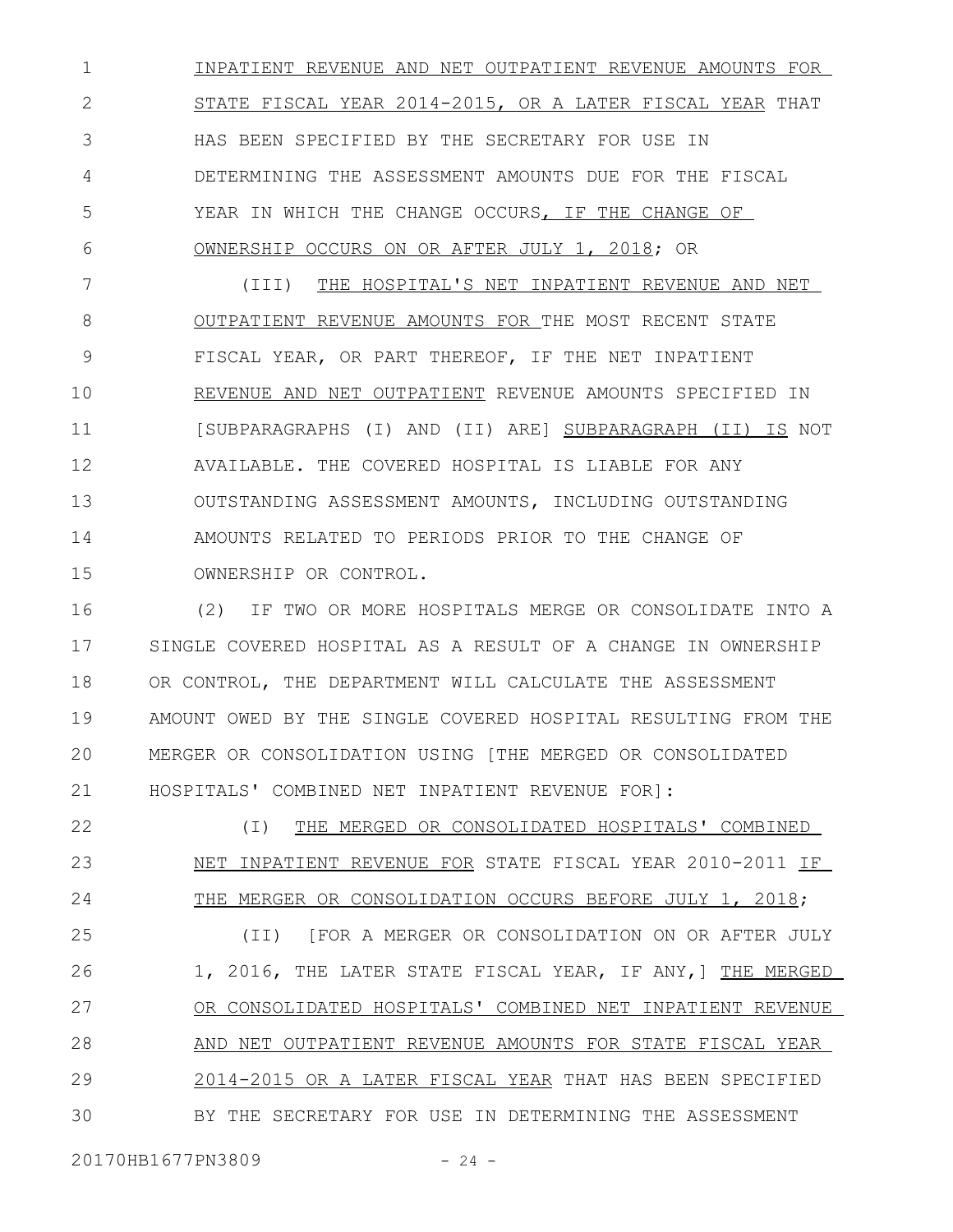AMOUNTS DUE FOR THE FISCAL YEAR IN WHICH THE MERGER OR CONSOLIDATION OCCURS, IF THE MERGER OR CONSOLIDATION OCCURS ON OR AFTER JULY 1, 2018; OR 1 2 3

(III) THE HOSPITAL'S NET INPATIENT REVENUE AND NET OUTPATIENT REVENUE AMOUNTS FOR THE MOST RECENT STATE FISCAL YEAR, OR PART THEREOF, IF THE NET INPATIENT REVENUE AND NET OUTPATIENT REVENUE AMOUNTS SPECIFIED IN [SUBPARAGRAPHS (I) AND (II) ARE] SUBPARAGRAPH (II) IS NOT AVAILABLE, [OF] FOR ANY COVERED HOSPITALS THAT WERE MERGED OR CONSOLIDATED INTO THE SINGLE COVERED HOSPITAL. THE SINGLE COVERED HOSPITAL IS LIABLE FOR ANY OUTSTANDING ASSESSMENT AMOUNTS, INCLUDING OUTSTANDING AMOUNTS RELATED TO PERIODS PRIOR TO THE CHANGE OF OWNERSHIP OR CONTROL, OF ANY COVERED HOSPITAL THAT WAS MERGED OR CONSOLIDATED. 4 5 6 7 8 9 10 11 12 13 14

\* \* \* 15

(A.3) CALCULATION OF ASSESSMENT FOR NEW HOSPITALS.--A HOSPITAL THAT BEGINS OPERATION AS A COVERED HOSPITAL DURING A FISCAL YEAR IN WHICH AN ASSESSMENT IS IN EFFECT SHALL BE ASSESSED AS FOLLOWS: 19 16 17 18

(1) DURING THE STATE FISCAL YEAR IN WHICH A COVERED HOSPITAL BEGINS OPERATION OR IN WHICH A HOSPITAL BECOMES A COVERED HOSPITAL, THE COVERED HOSPITAL IS NOT SUBJECT TO THE ASSESSMENT. 20 21 22 23

(2) FOR THE STATE FISCAL YEAR FOLLOWING THE STATE FISCAL YEAR UNDER PARAGRAPH (1), THE DEPARTMENT SHALL CALCULATE THE HOSPITAL'S ASSESSMENT AMOUNT USING: 24 25 26

(I) THE NET INPATIENT REVENUE FROM THE STATE FISCAL YEAR IN WHICH THE COVERED HOSPITAL BEGAN OPERATION OR BECAME A COVERED HOSPITAL[.] IF THE COVERED HOSPITAL BEGAN OPERATION OR BECAME A COVERED HOSPITAL PRIOR TO 27 28 29 30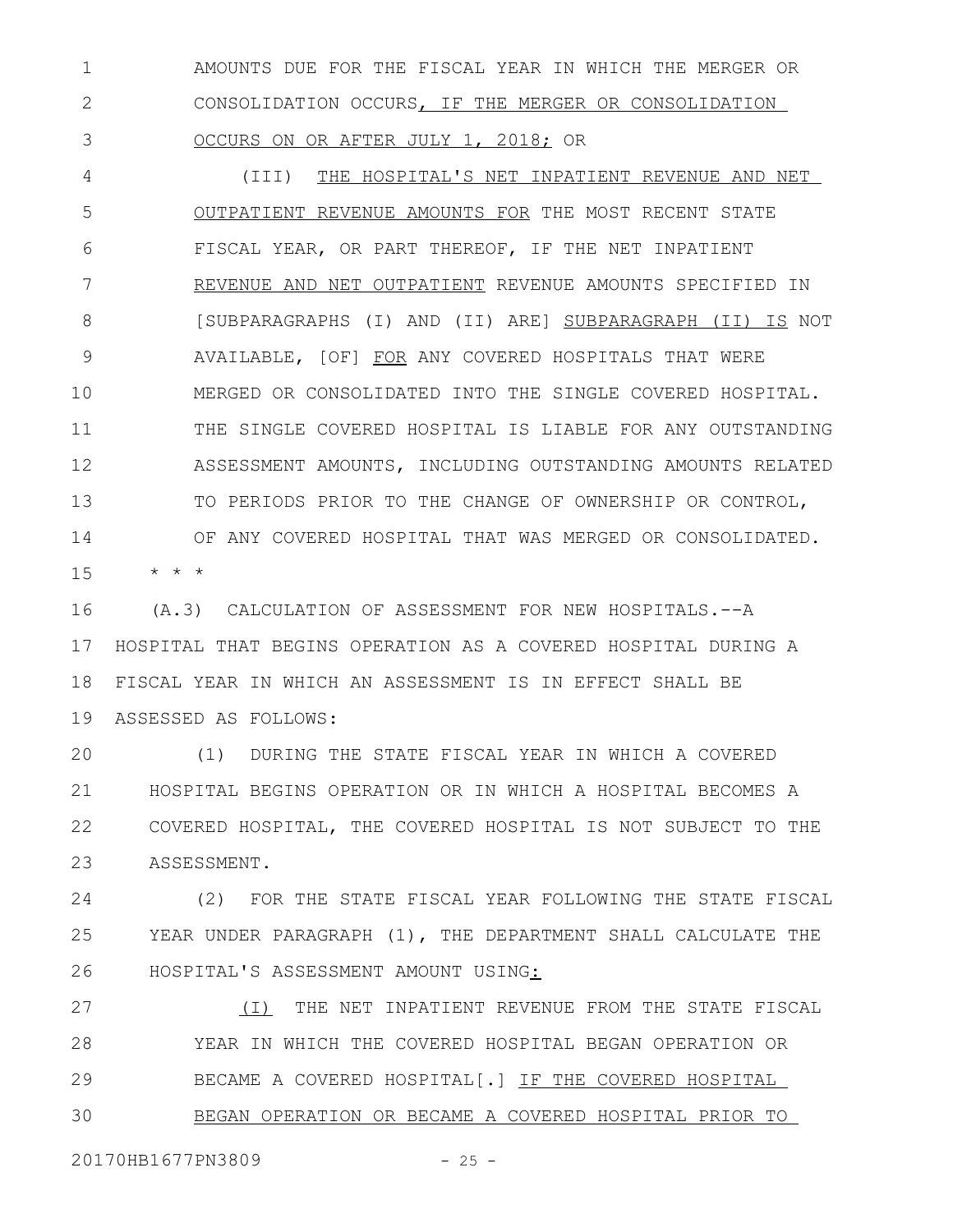JULY 1, 2018; OR

(II) USING THE NET INPATIENT REVENUE AND NET OUTPATIENT REVENUE FROM THE STATE FISCAL YEAR IN WHICH THE COVERED HOSPITAL BEGAN OPERATION OR BECAME A COVERED HOSPITAL IF THE COVERED HOSPITAL BEGAN OPERATION OR BECAME A COVERED HOSPITAL ON OR AFTER JULY 1, 2018. (3) FOR THE STATE FISCAL YEARS FOLLOWING THE FIRST FULL STATE FISCAL YEAR UNDER PARAGRAPH (2) BUT ENDING PRIOR TO JULY 1, 2018, THE DEPARTMENT SHALL CALCULATE THE HOSPITAL'S ASSESSMENT AMOUNT USING THE NET INPATIENT REVENUE FROM THE PRIOR STATE FISCAL YEAR. FOR THE STATE FISCAL YEARS FOLLOWING THE FIRST FULL STATE FISCAL YEAR UNDER PARAGRAPH (2) COMMENCING ON OR AFTER JULY 1, 2018, THE DEPARTMENT SHALL CALCULATE THE HOSPITAL'S ASSESSMENT AMOUNT USING THE NET INPATIENT AND NET OUTPATIENT REVENUE FROM THE PRIOR STATE FISCAL YEAR. 2 3 4 5 6 7 8 9 10 11 12 13 14 15 16

\* \* \* 17

1

(C) RECORDS.--UPON REQUEST BY THE DEPARTMENT, A COVERED HOSPITAL SHALL FURNISH TO THE DEPARTMENT SUCH RECORDS AS THE DEPARTMENT MAY SPECIFY IN ORDER FOR THE DEPARTMENT TO VALIDATE THE NET INPATIENT [REVENUE] AND NET OUTPATIENT REVENUES REPORTED BY THE HOSPITAL OR TO DETERMINE THE ASSESSMENT FOR A FISCAL YEAR 22 OR THE AMOUNT OF THE ASSESSMENT DUE FROM THE COVERED HOSPITAL OR TO VERIFY THAT THE COVERED HOSPITAL HAS PAID THE CORRECT AMOUNT DUE. 18 19 20 21 23 24 25

(D) UNDERPAYMENTS AND OVERPAYMENTS.--IN THE EVENT THAT THE DEPARTMENT DETERMINES THAT A COVERED HOSPITAL HAS FAILED TO PAY 27 28 AN ASSESSMENT OR THAT IT HAS UNDERPAID AN ASSESSMENT, THE DEPARTMENT SHALL NOTIFY THE COVERED HOSPITAL IN WRITING OF THE 29 AMOUNT DUE, INCLUDING INTEREST, AND THE DATE ON WHICH THE AMOUNT 3026

20170HB1677PN3809 - 26 -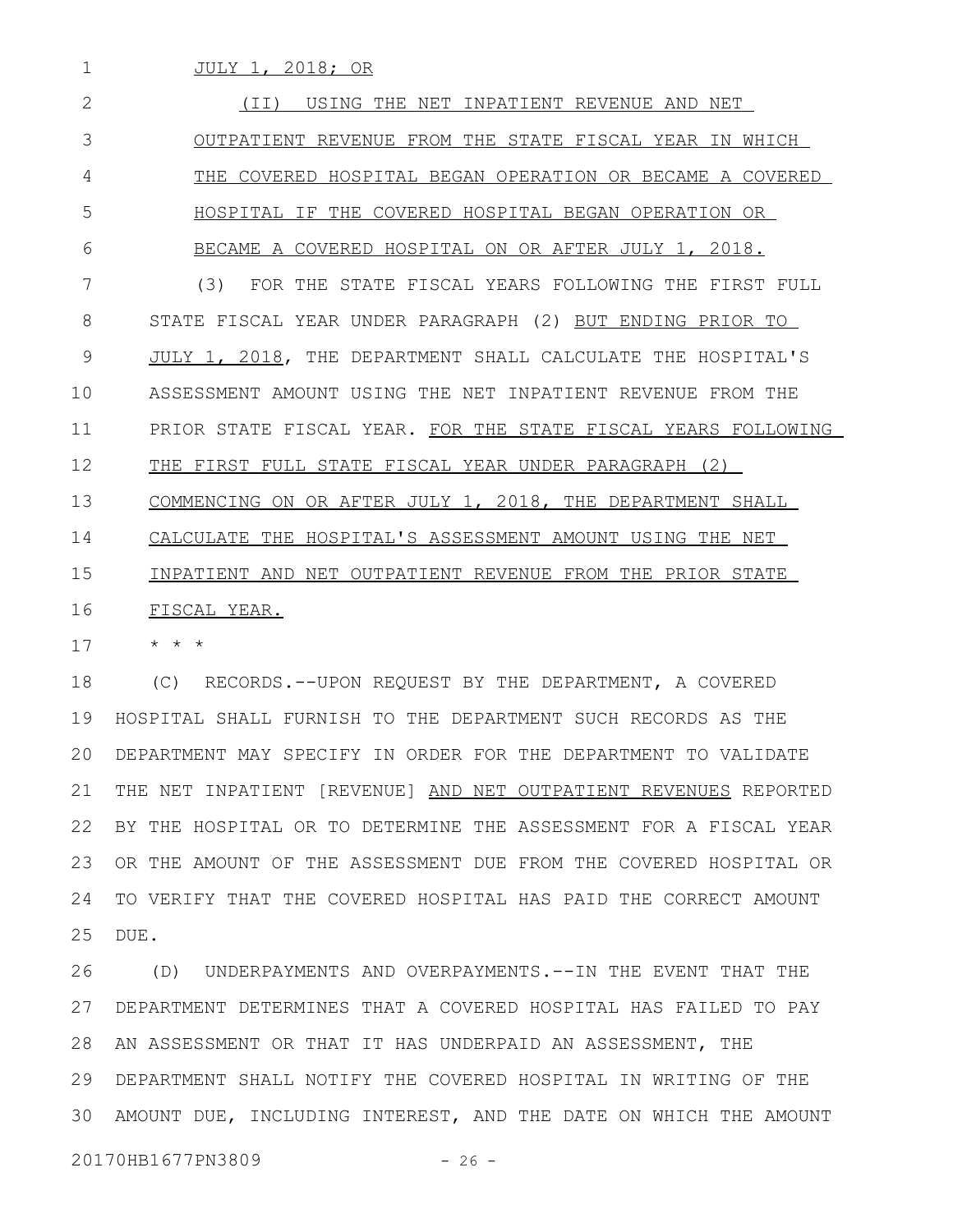DUE MUST BE PAID, WHICH SHALL NOT BE LESS THAN 30 DAYS FROM THE DATE OF THE NOTICE. IN THE EVENT THAT THE DEPARTMENT DETERMINES THAT A COVERED HOSPITAL HAS OVERPAID AN ASSESSMENT, THE DEPARTMENT SHALL NOTIFY THE COVERED HOSPITAL IN WRITING OF THE OVERPAYMENT AND, WITHIN 30 DAYS OF THE DATE OF THE NOTICE OF THE OVERPAYMENT, SHALL [EITHER REFUND THE AMOUNT OF THE OVERPAYMENT OR] OFFSET THE AMOUNT OF THE OVERPAYMENT AGAINST ANY AMOUNT THAT MAY BE OWED TO THE DEPARTMENT FROM THE COVERED HOSPITAL. SECTION 805-G. RESTRICTED ACCOUNT. 1 2 3 4 5 6 7 8 9

\* \* \* 10

(B) LIMITATIONS.-- 11

(1) FOR THE FIRST YEAR OF THE ASSESSMENT, THE AMOUNT USED FOR THE MEDICAL ASSISTANCE PAYMENTS FOR HOSPITALS AND MEDICAID MANAGED CARE ORGANIZATIONS MAY NOT EXCEED THE AGGREGATE AMOUNT OF ASSESSMENT FUNDS COLLECTED FOR THE YEAR LESS \$121,000,000. 12 13 14 15 16

(2) FOR THE SECOND YEAR OF THE ASSESSMENT, THE AMOUNT USED FOR THE MEDICAL ASSISTANCE PAYMENTS FOR HOSPITALS AND MEDICAL ASSISTANCE MANAGED CARE ORGANIZATIONS MAY NOT EXCEED THE AGGREGATE AMOUNT OF ASSESSMENT FUNDS COLLECTED FOR THE YEAR LESS \$109,000,000. 17 18 19 20 21

(4) FOR THE THIRD YEAR OF THE ASSESSMENT, THE AMOUNT USED FOR THE MEDICAL ASSISTANCE PAYMENT FOR HOSPITALS AND MEDICAL ASSISTANCE MANAGED CARE ORGANIZATIONS MAY NOT EXCEED THE AGGREGATE AMOUNT OF THE ASSESSMENT FUNDS COLLECTED FOR THE YEAR LESS \$109,000,000. 22 23 24 25 26

(4.1) FOR STATE FISCAL YEARS 2013-2014 AND 2014-2015, THE AMOUNT USED FOR THE MEDICAL ASSISTANCE PAYMENT FOR HOSPITALS AND MEDICAL ASSISTANCE MANAGED CARE ORGANIZATIONS MAY NOT EXCEED THE AGGREGATE AMOUNT OF THE ASSESSMENT FUNDS 27 28 29 30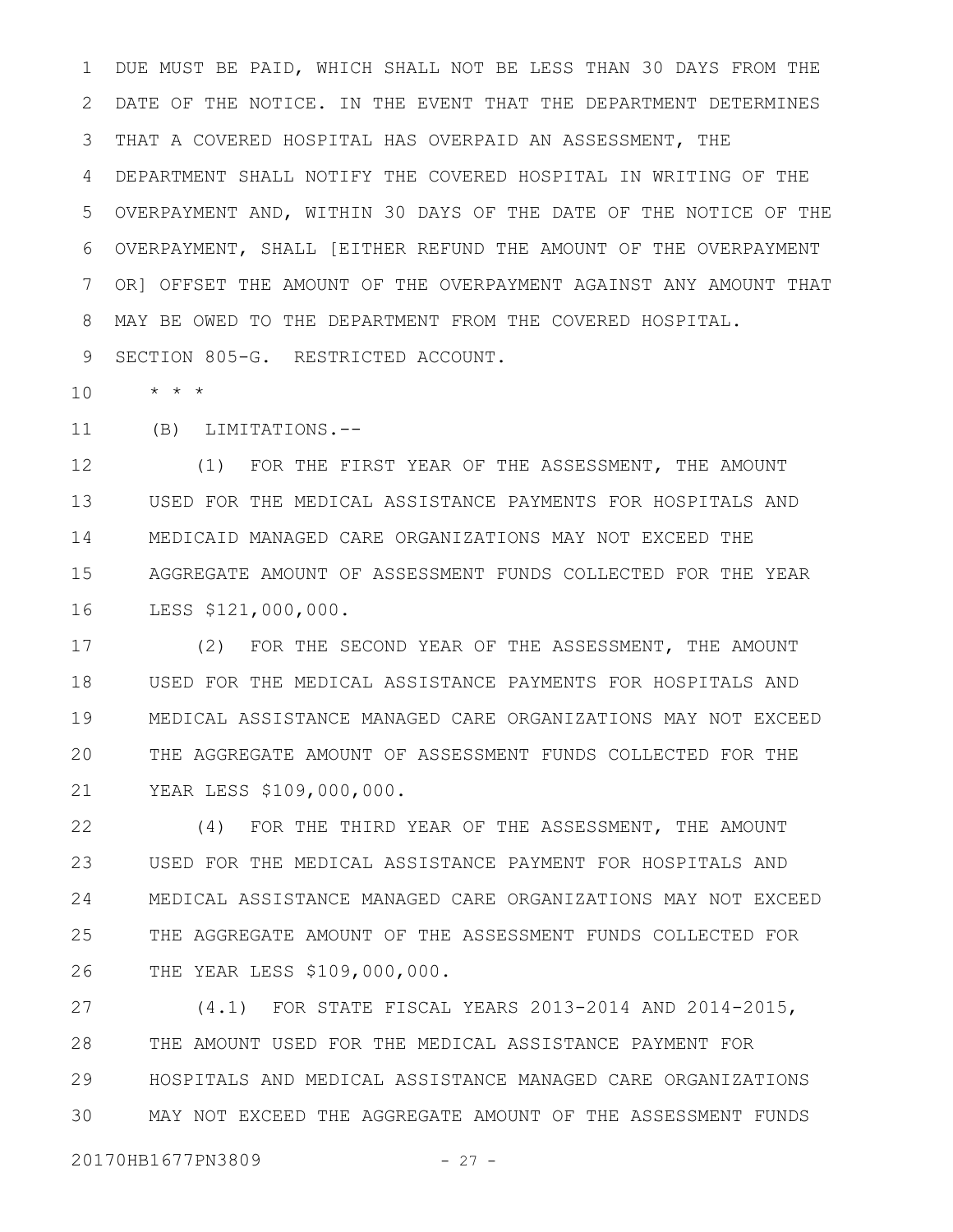COLLECTED FOR THE YEAR LESS \$150,000,000. 1

(4.2) FOR STATE FISCAL YEARS 2015-2016, 2016-2017 AND 2017-2018, THE AMOUNT USED FOR THE MEDICAL ASSISTANCE PAYMENT FOR HOSPITALS AND MEDICAL ASSISTANCE MANAGED CARE ORGANIZATIONS MAY NOT EXCEED THE AGGREGATE AMOUNT OF THE ASSESSMENT FUNDS COLLECTED FOR THE YEAR LESS \$220,000,000. (4.3) FOR STATE FISCAL YEARS 2018-2019, 2019-2020 AND 2020-2021, THE AMOUNT USED FOR THE MEDICAL ASSISTANCE PAYMENT FOR HOSPITALS AND MEDICAL ASSISTANCE MANAGED CARE ORGANIZATIONS MAY NOT EXCEED THE AGGREGATE AMOUNT OF THE ASSESSMENT FUNDS COLLECTED FOR THE YEAR LESS \$295,000,000. (4.4) FOR STATE FISCAL YEARS 2021-2022 AND 2022-2023, THE AMOUNT USED FOR THE MEDICAL ASSISTANCE PAYMENT FOR HOSPITALS AND MEDICAL ASSISTANCE MANAGED CARE ORGANIZATIONS MAY NOT EXCEED THE AGGREGATE AMOUNT OF THE ASSESSMENT FUNDS COLLECTED FOR THE YEAR LESS \$300,000,000. 2 3 4 5 6 7 8 9 10 11 12 13 14 15 16

(5) THE AMOUNTS RETAINED BY THE DEPARTMENT PURSUANT TO PARAGRAPHS  $(1)$ ,  $(2)$ ,  $(4)$ ,  $(4.1)$  [AND  $(4.2)$ ],  $(4.2)$ ,  $(4.3)$  AND (4.4) AND ANY ADDITIONAL AMOUNTS REMAINING IN THE RESTRICTED ACCOUNTS AFTER THE PAYMENTS DESCRIBED IN SUBSECTION (A)(1) AND (2) ARE MADE SHALL BE USED FOR PURPOSES APPROVED BY THE SECRETARY UNDER SUBSECTION (A)(3), SUBJECT TO PARAGRAPH (7). 17 18 19 20 21 22

(6) NOT LATER THAN 180 DAYS FOLLOWING THE END OF THE STATE FISCAL YEAR, THE DEPARTMENT SHALL PREPARE A REVENUE RECONCILIATION SCHEDULE FOR THE PRIOR STATE FISCAL YEAR THAT INCLUDES INFORMATION SUPPORTING THE AMOUNTS RECEIVED OR DEPOSITED INTO AND PAID OUT OF THE RESTRICTED ACCOUNT TO SUPPORT ACTUAL PAYMENTS TO HOSPITALS AND MANAGED CARE ORGANIZATIONS PURSUANT TO SUBSECTION (A)(1) AND (2). (7) ANY POSITIVE BALANCE REMAINING IN THE RESTRICTED 23 24 25 26 27 28 29 30

20170HB1677PN3809 - 28 -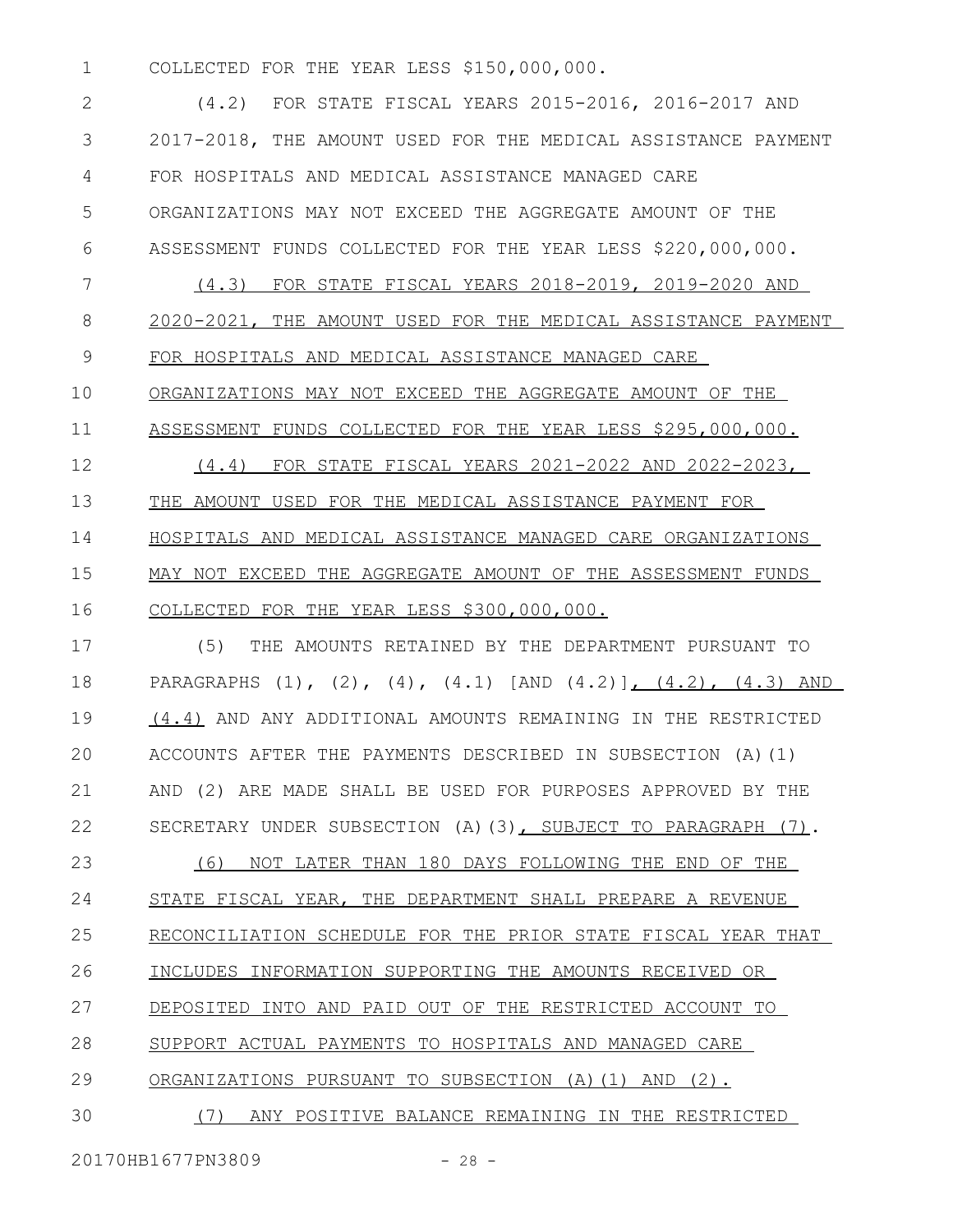ACCOUNT IN EXCESS OF \$10,000,000 ANNUALLY, WHICH IS NOT USED BY THE COMMONWEALTH TO OBTAIN FEDERAL MATCHING FUNDS AND PAID OUT FOR HOSPITAL PAYMENTS, SHALL BE FACTORED INTO THE CALCULATION OF A NEW ASSESSMENT RATE BY REDUCING THE AMOUNT OF HOSPITAL ASSESSMENT FUNDS THAT MUST BE GENERATED DURING THE NEXT FISCAL YEAR IN WHICH THE DEPARTMENT IS ABLE TO CALCULATE A NEW RATE. IF A NEW ASSESSMENT RATE IS NOT CALCULATED, THE FUNDS REMAINING IN THE RESTRICTED ACCOUNT SHALL BE REFUNDED TO THE COVERED HOSPITAL THAT PAID THE ASSESSMENT IN PROPORTION TO THE COVERED HOSPITAL'S ASSESSMENT AMOUNT PAID IN THE FISCAL YEAR. \* \* \* SECTION 815-G. EXPIRATION. THE ASSESSMENT UNDER THIS ARTICLE SHALL EXPIRE JUNE 30, [2018] 2023. SECTION 8. THE DEFINITIONS OF "CHILD DAY CARE" AND "CHILDREN'S INSTITUTIONS" IN SECTION 901 OF THE ACT ARE AMENDED TO READ: SECTION 901. DEFINITIONS.--AS USED IN THIS ARTICLE-- "CHILD [DAY] CARE" MEANS CARE IN LIEU OF PARENTAL CARE GIVEN FOR PART OF THE TWENTY-FOUR HOUR DAY TO A CHILD UNDER SIXTEEN YEARS OF AGE, AWAY FROM THE CHILD'S HOME BUT DOES NOT INCLUDE 22 CHILD [DAY] CARE FURNISHED IN A PLACE OF WORSHIP DURING RELIGIOUS SERVICES. 24 "CHILDREN'S INSTITUTIONS" MEANS ANY INCORPORATED OR UNINCORPORATED ORGANIZATION, SOCIETY, CORPORATION OR AGENCY, 26 27 PUBLIC OR PRIVATE, WHICH MAY RECEIVE OR CARE FOR CHILDREN, OR PLACE THEM IN FOSTER FAMILY HOMES, EITHER AT BOARD, WAGES OR 28 FREE; OR ANY INDIVIDUAL WHO, FOR HIRE, GAIN OR REWARD, RECEIVES FOR CARE A CHILD, UNLESS HE IS RELATED TO SUCH CHILD BY BLOOD OR 3020170HB1677PN3809 - 29 -1 2 3 4 5 6 7 8 9 10 11 12 13 14 15 16 17 18 19 20 21 23 25 29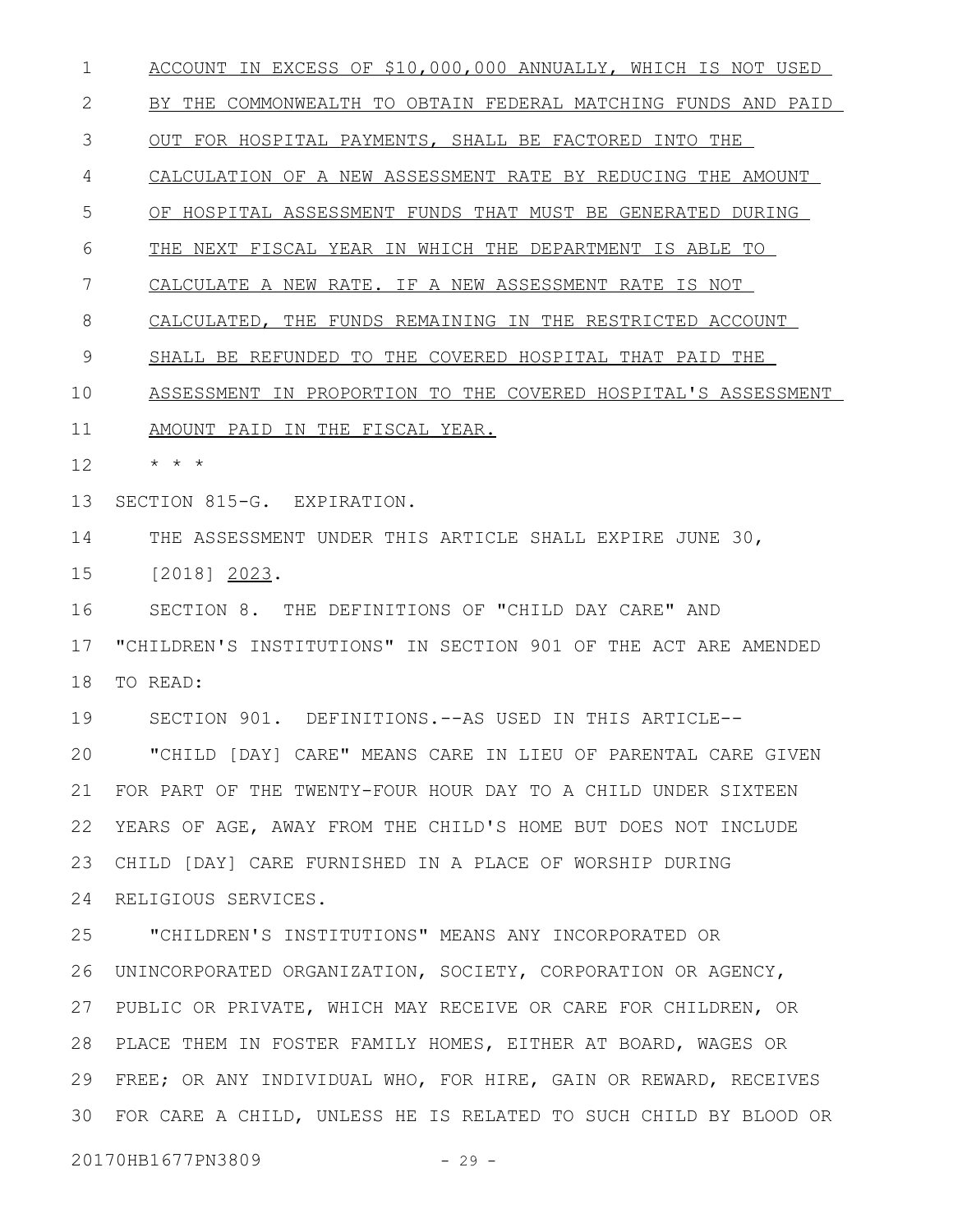MARRIAGE WITHIN THE SECOND DEGREE; OR ANY INDIVIDUAL, NOT IN THE REGULAR EMPLOY OF THE COURT OR OF AN ORGANIZATION, SOCIETY, ASSOCIATION OR AGENCY, DULY CERTIFIED BY THE DEPARTMENT, WHO IN ANY MANNER BECOMES A PARTY TO THE PLACING OF CHILDREN IN FOSTER HOMES, UNLESS HE IS RELATED TO SUCH CHILDREN BY BLOOD OR MARRIAGE WITHIN THE SECOND DEGREE, OR IS THE DULY APPOINTED GUARDIAN THEREOF. THE TERM SHALL NOT INCLUDE A FAMILY CHILD CARE HOME OR CHILD [DAY] CARE CENTER OPERATED FOR PROFIT AND SUBJECT TO THE PROVISIONS OF ARTICLE X. 1 2 3 4 5 6 7 8 9

\* \* \* 10

SECTION 9. THE DEFINITIONS OF "CHILD DAY CARE," "CHILD DAY CARE CENTER," "FACILITY" AND "FAMILY CHILD CARE HOME" IN SECTION 1001 OF THE ACT ARE AMENDED TO READ: 11 12 13

SECTION 1001. DEFINITIONS.--AS USED IN THIS ARTICLE-- 14

 $\star$   $\hspace{0.1cm} \star$   $\hspace{0.1cm} \star$ 15

"CHILD [DAY] CARE" MEANS CARE IN LIEU OF PARENTAL CARE GIVEN FOR PART OF THE TWENTY-FOUR HOUR DAY TO CHILDREN UNDER SIXTEEN 17 YEARS OF AGE, AWAY FROM THEIR OWN HOMES, BUT DOES NOT INCLUDE CHILD [DAY] CARE FURNISHED IN PLACES OF WORSHIP DURING RELIGIOUS 20 SERVICES. 16 18 19

"CHILD [DAY] CARE CENTER" MEANS ANY PREMISES OPERATED FOR PROFIT IN WHICH CHILD [DAY] CARE IS PROVIDED SIMULTANEOUSLY FOR SEVEN OR MORE CHILDREN WHO ARE NOT RELATIVES OF THE OPERATOR, EXCEPT SUCH CENTERS OPERATED UNDER SOCIAL SERVICE AUSPICES. 24 21 22 23

\* \* \* 25

"FACILITY" MEANS AN ADULT DAY CARE CENTER, CHILD [DAY] CARE CENTER, FAMILY CHILD CARE HOME, BOARDING HOME FOR CHILDREN, 27 MENTAL HEALTH ESTABLISHMENT, PERSONAL CARE HOME, ASSISTED LIVING 28 29 RESIDENCE, NURSING HOME, HOSPITAL OR MATERNITY HOME, AS DEFINED 30 HEREIN, EXCEPT TO THE EXTENT THAT SUCH A FACILITY IS OPERATED BY 26

20170HB1677PN3809 - 30 -